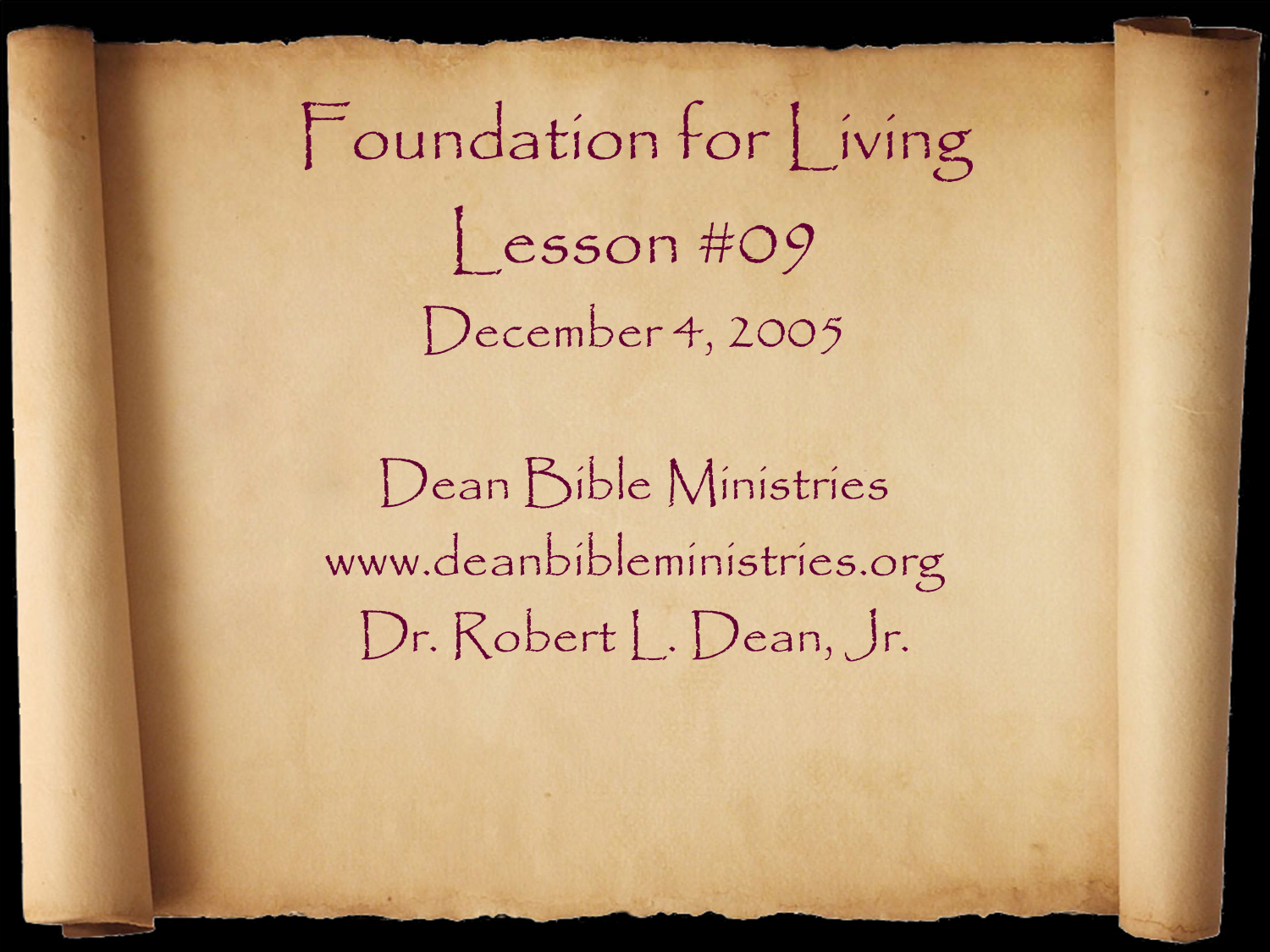#### **Definition**

**Prayer is that grace provision of the royal priesthood whereby the Church Age believer has access and privilege to communicate directly with God; the purpose of this communication is to acknowledge our sin, express adoration and praise to God, give thanks, intercede for others, and convey our personal needs, petitions, and conduct intimate conversations with God.**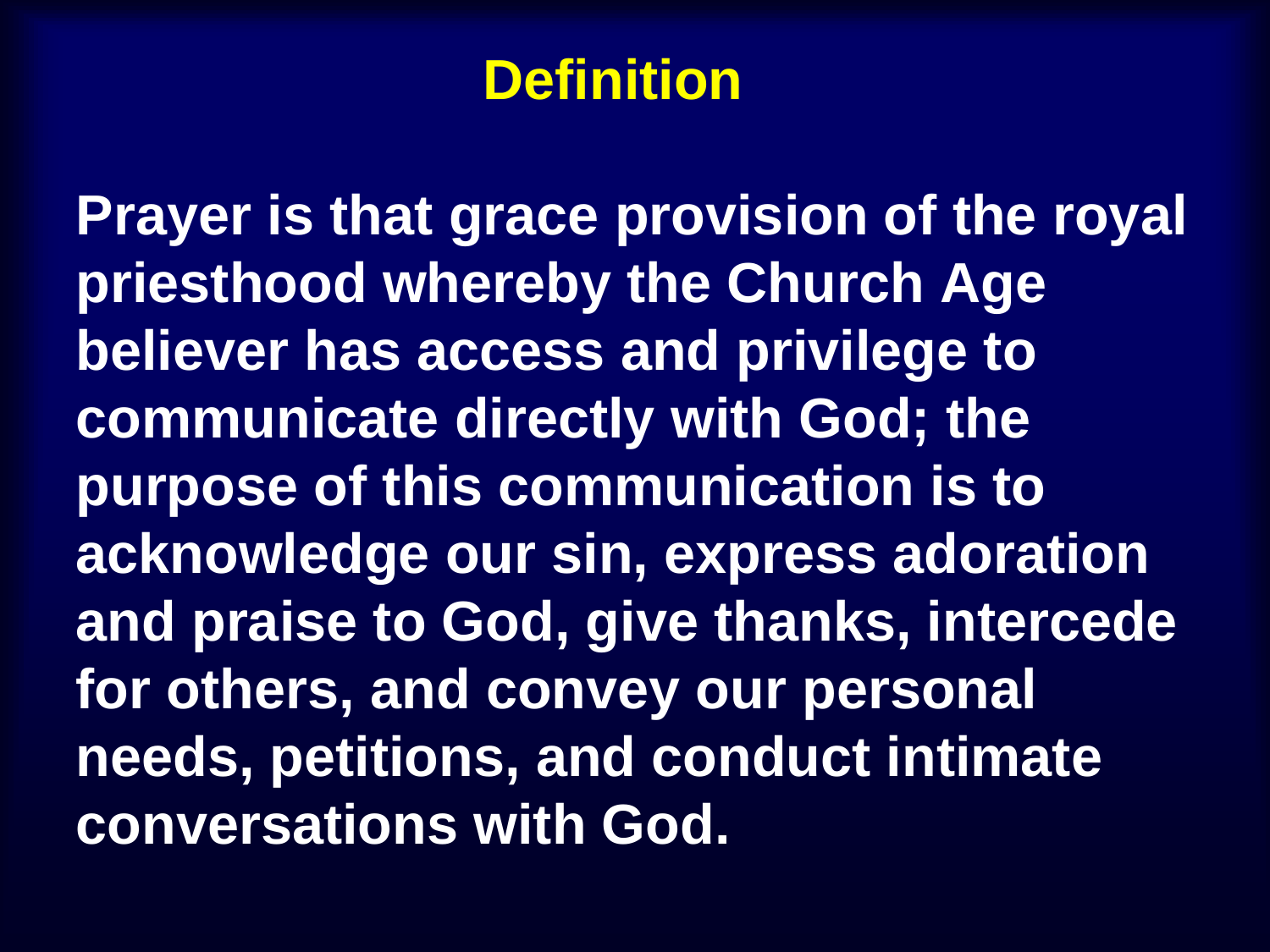- **The Priority of Prayer**
- **The Pre-requisites for Prayer**
- **The Procedures for Prayer**
- **The Principles for Prayer**
- **The Promises for Prayer**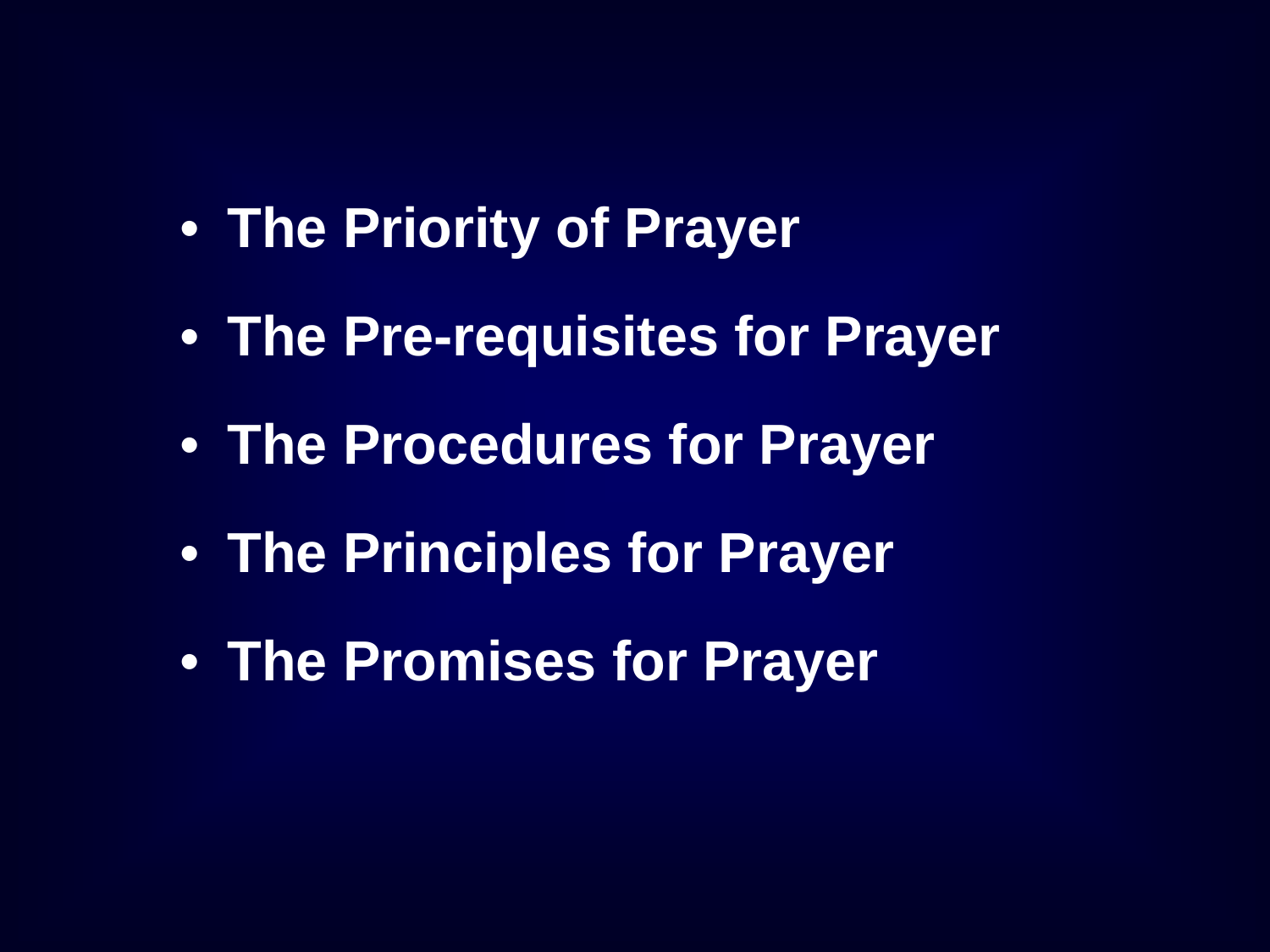# **All prayer is addressed to the Father — Matthew 6:9; Ephesians 3:14; 1 Peter 1:17**

- 
- 
- -
-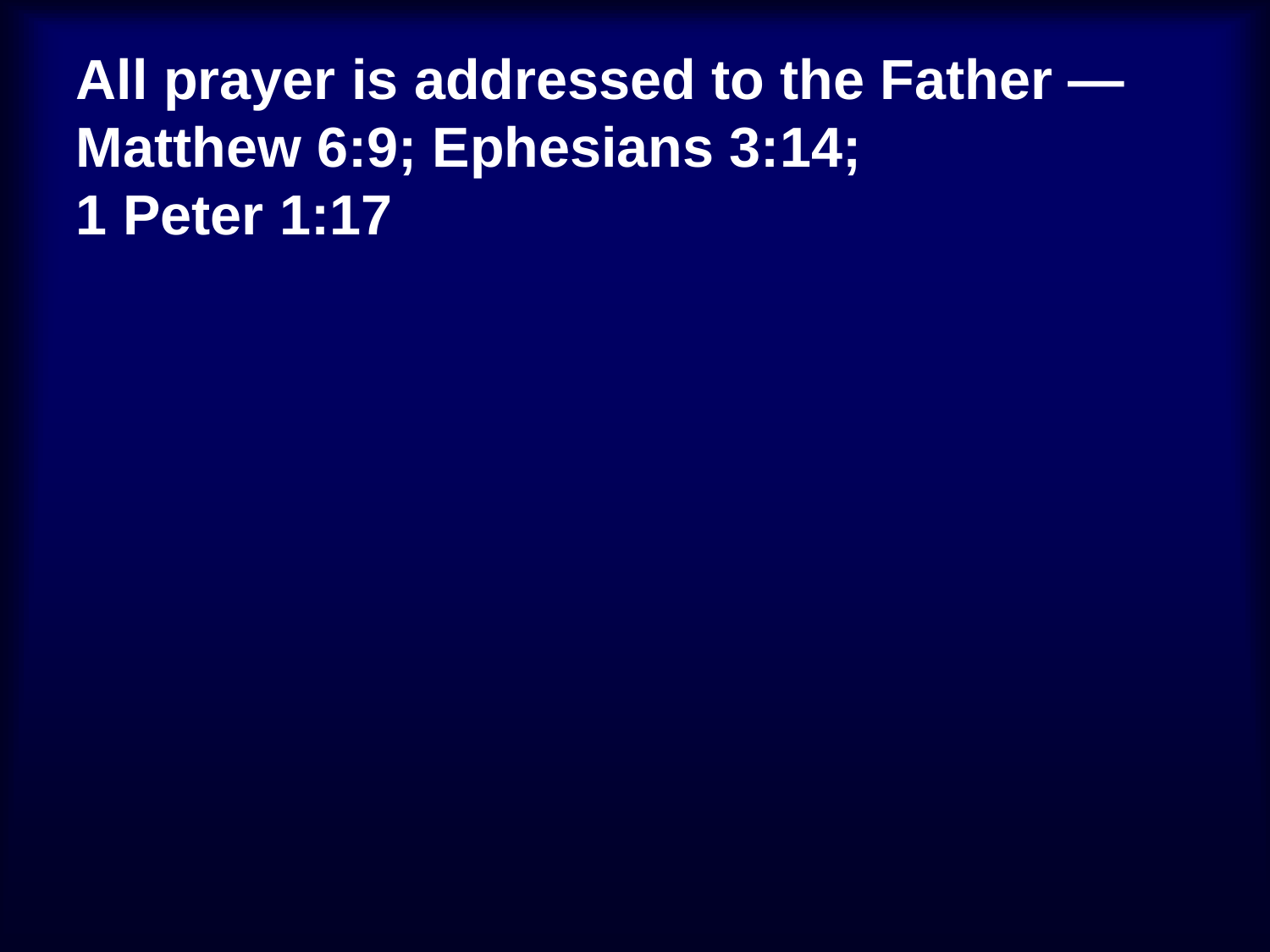**The channel of approach is through the Lord Jesus Christ as our Royal High Priest — John 14:13, 14.**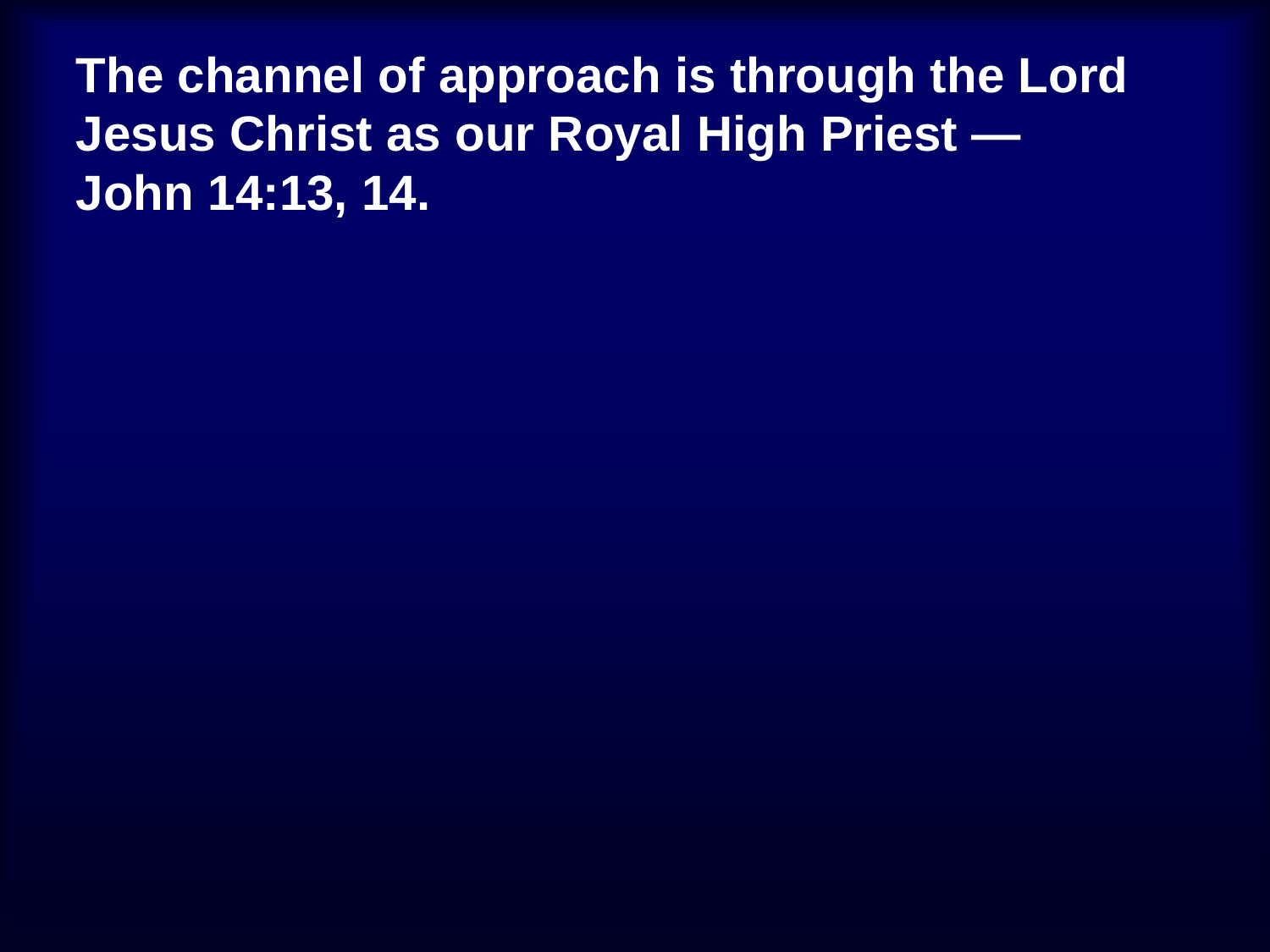# **The power of approach is the filling of the Holy Spirit — Ephesians 6:18.**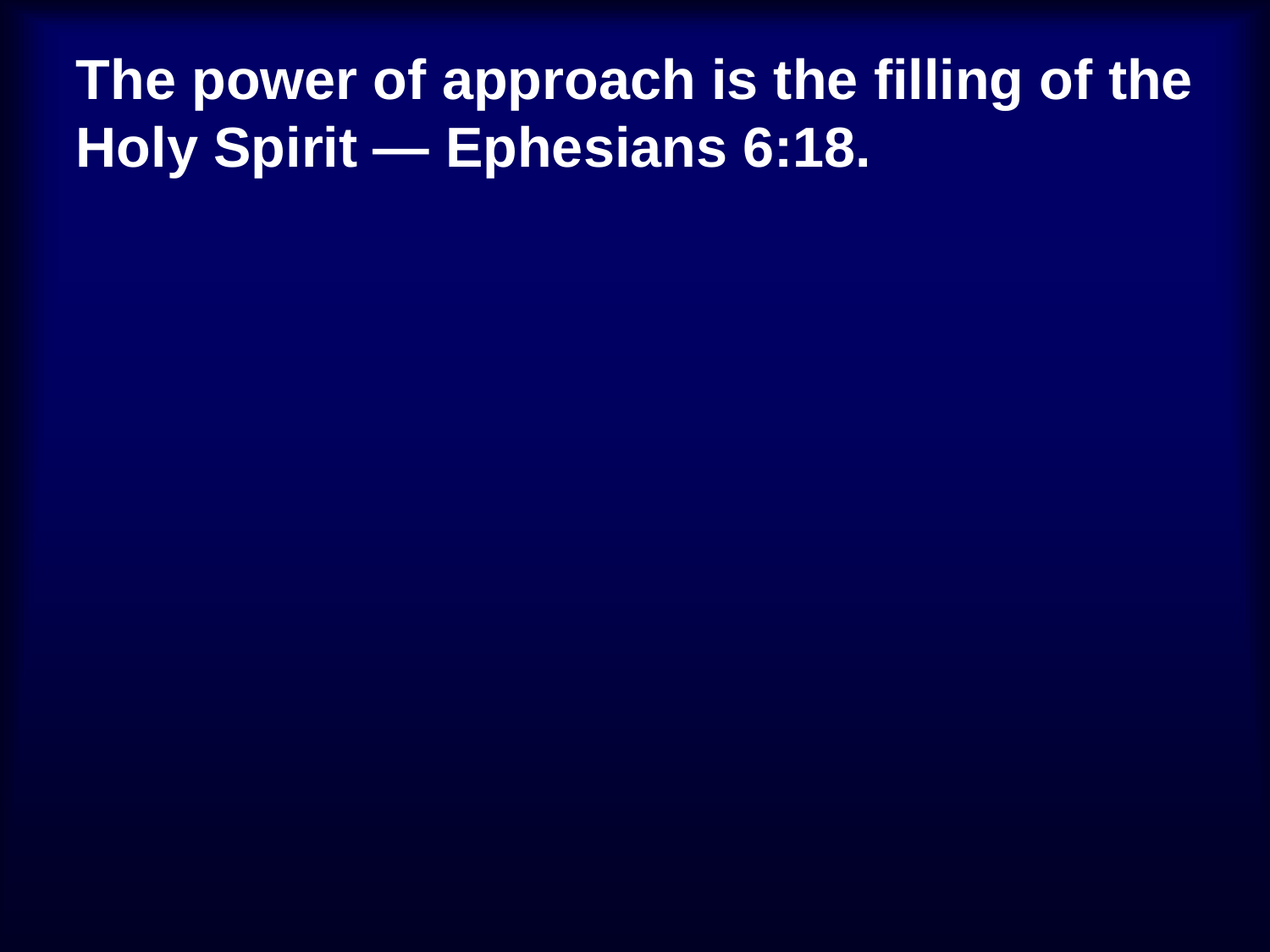**C onfession A dorationT hanksgiving S upplication**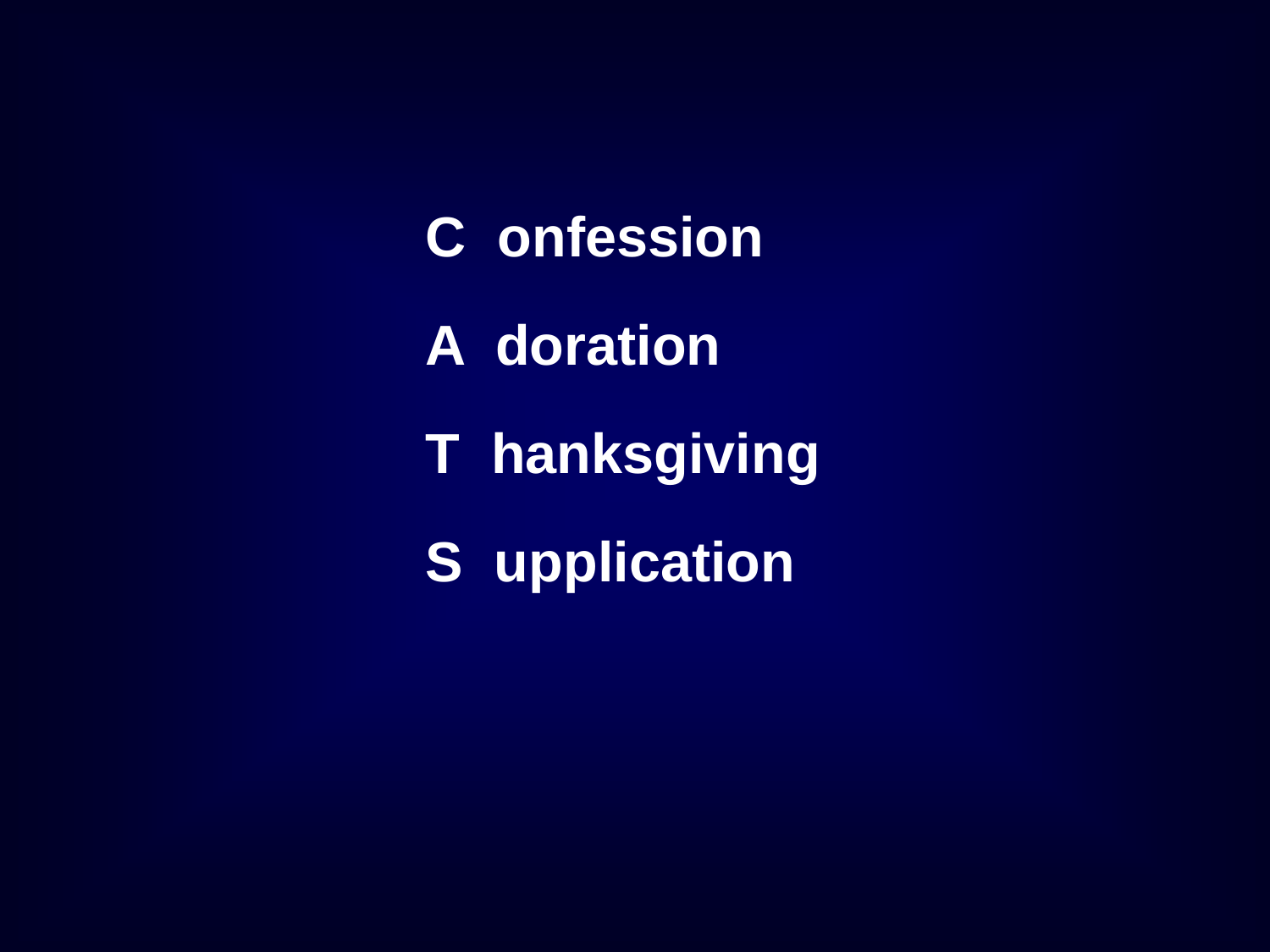# **Psa. 66:18, "If I regard wickedness in my heart, the Lord will not hear;"**

- 
- 
- 
- 
- 
-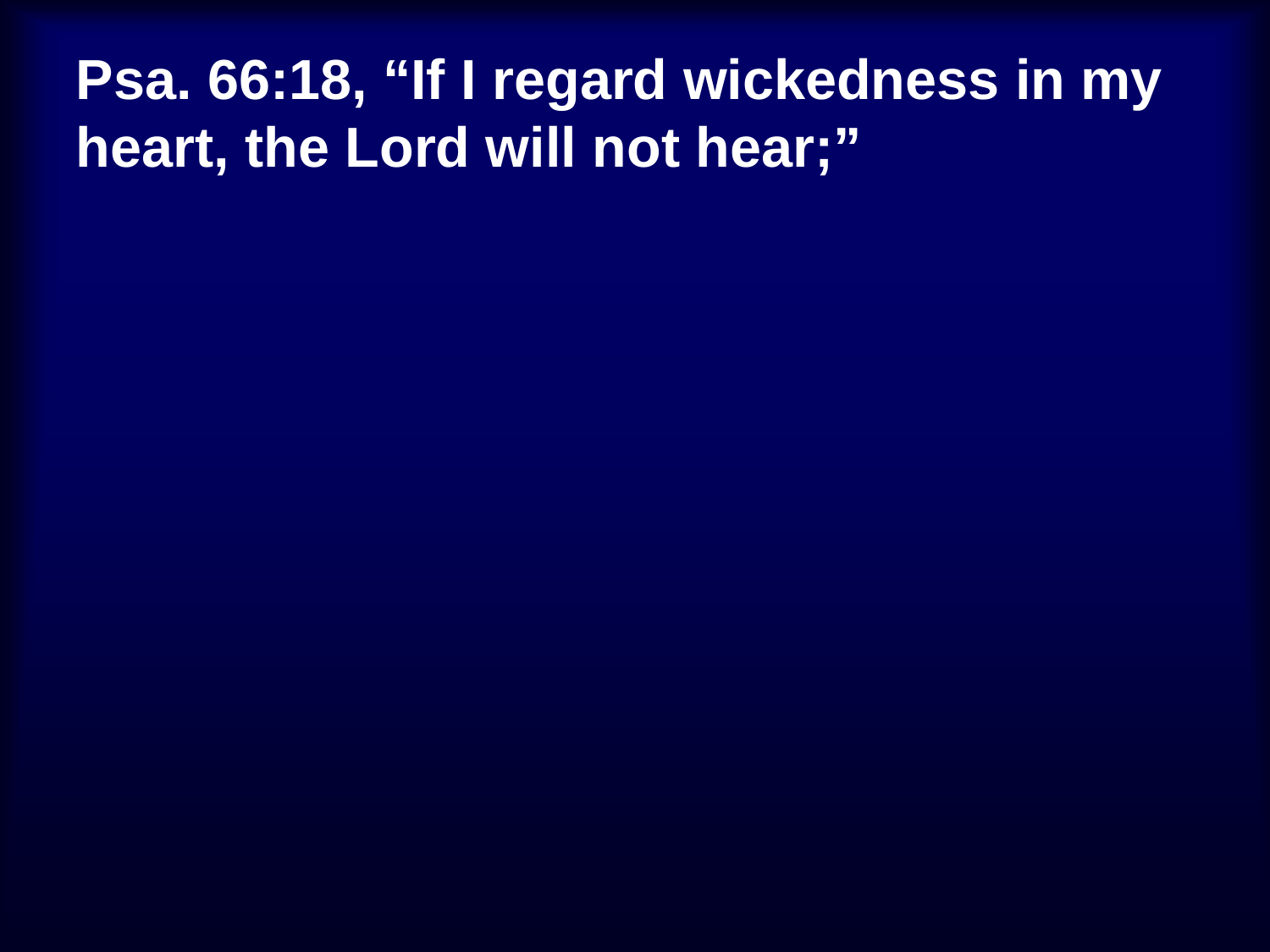**Prov. 15:29, "The Lord is far from the wicked, but He hears the prayer of the righteous."**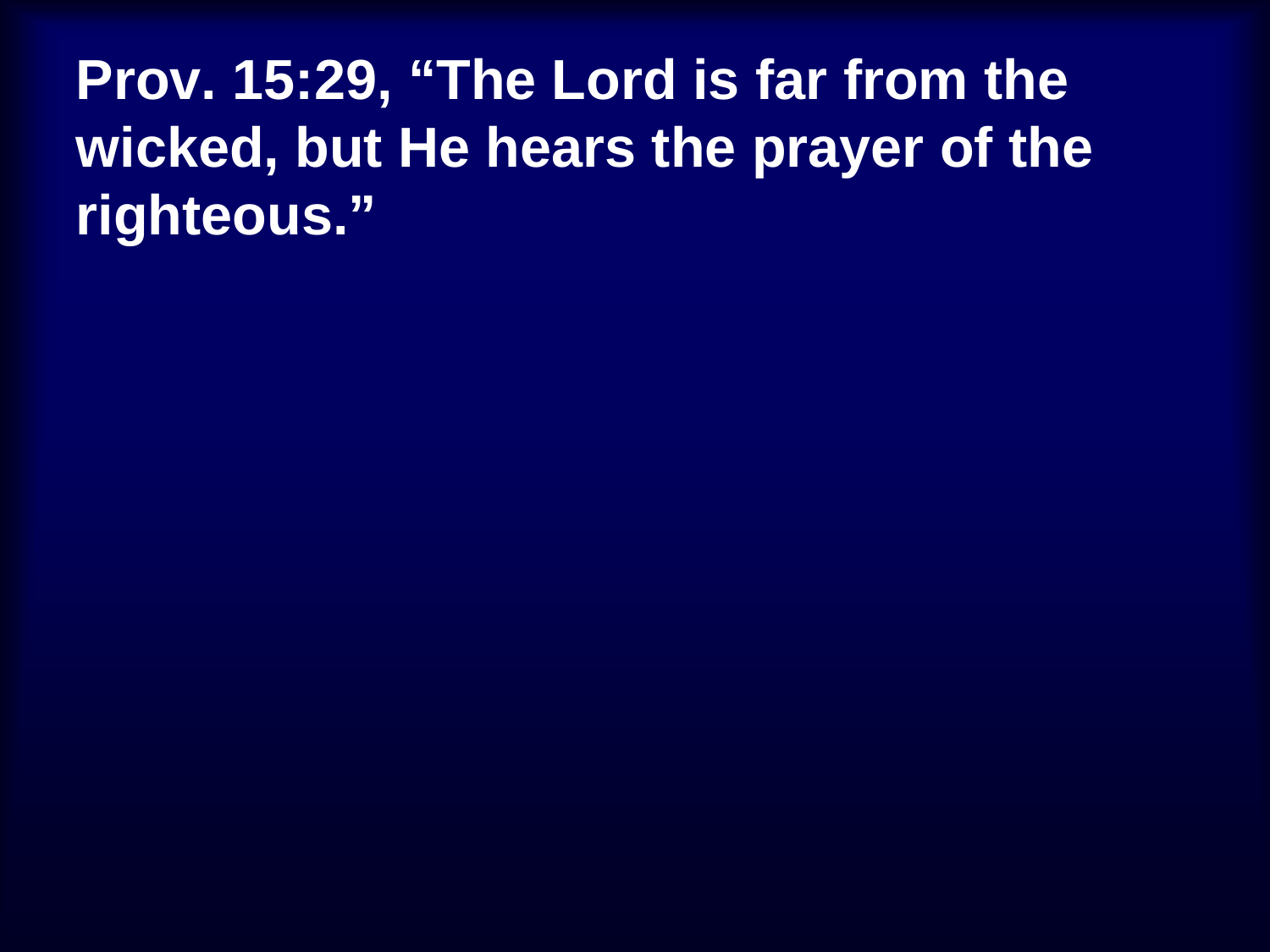**1 Peter 3:7, "Husbands, likewise, dwell with** *them* **with understanding, giving honor to the wife, as to the weaker vessel, and as** *being* **heirs together of the grace of life, that your prayers may not be hindered."**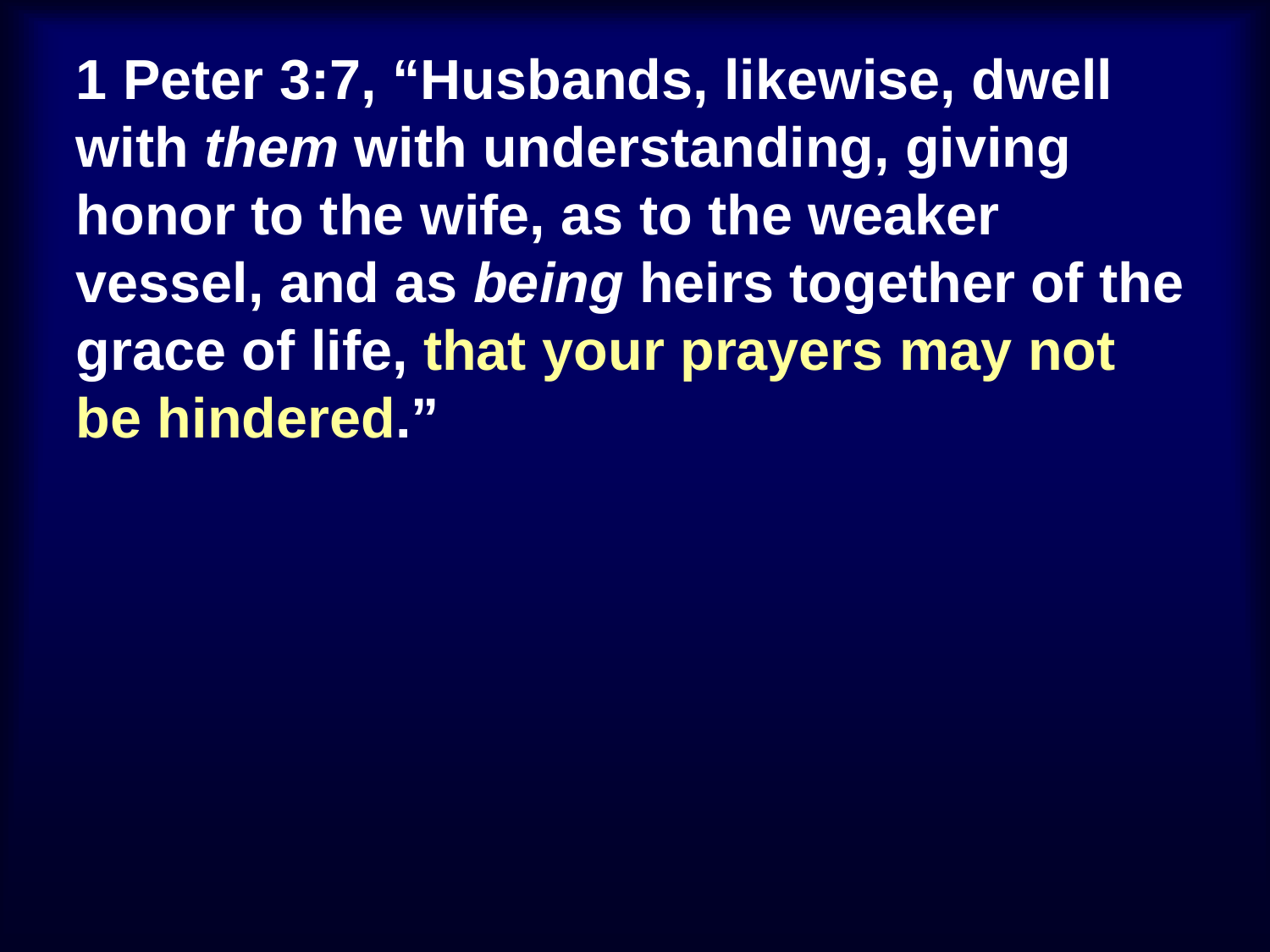**1 John 1:9, "If we confess our sins He is faithful and just to forgive us our sins and to cleanse us from all unrighteousness."**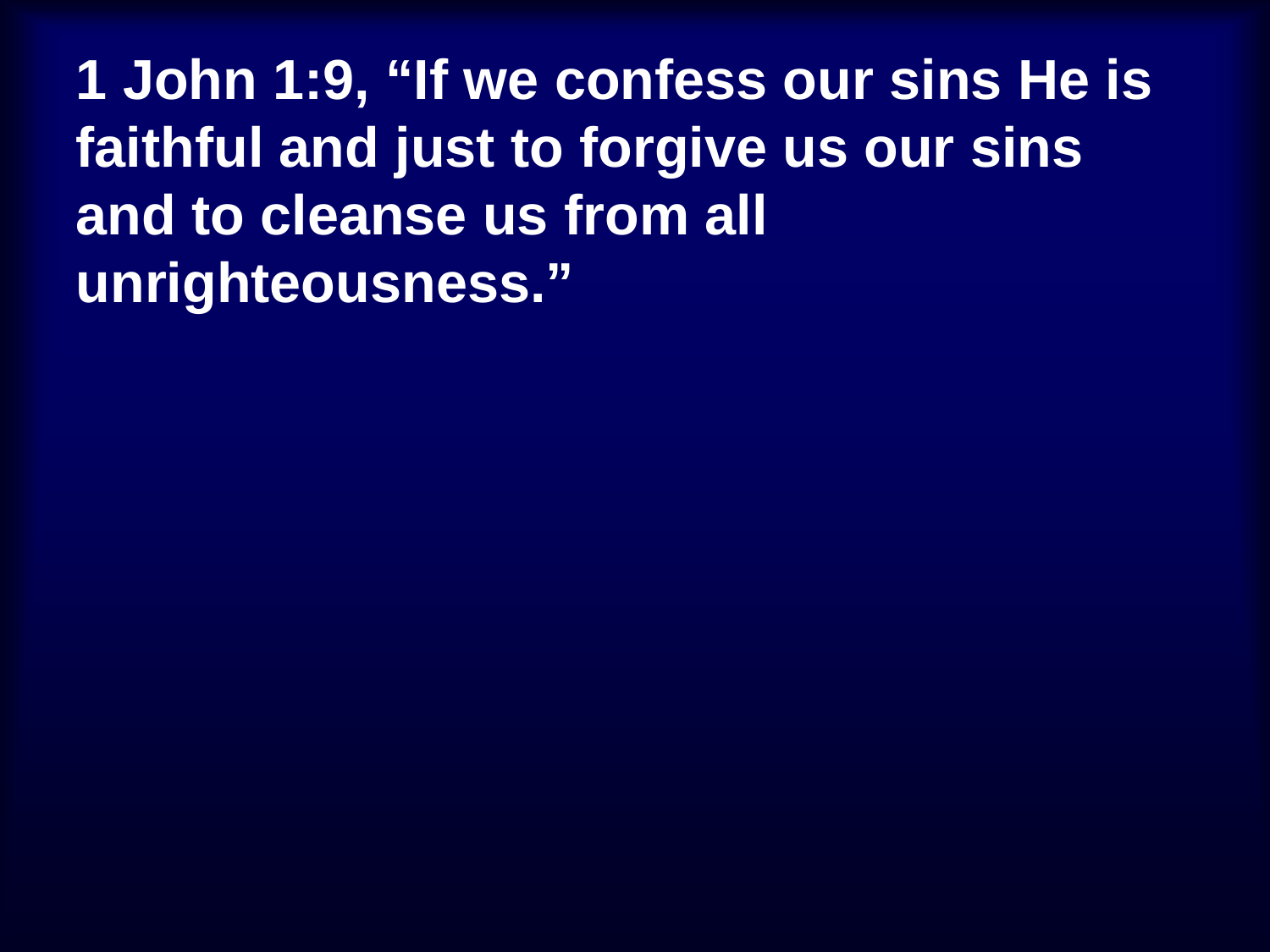**Isa. 43:25, "I, even I, am the one who wipes out your transgressions for My own sake; and I will not remember your sins."**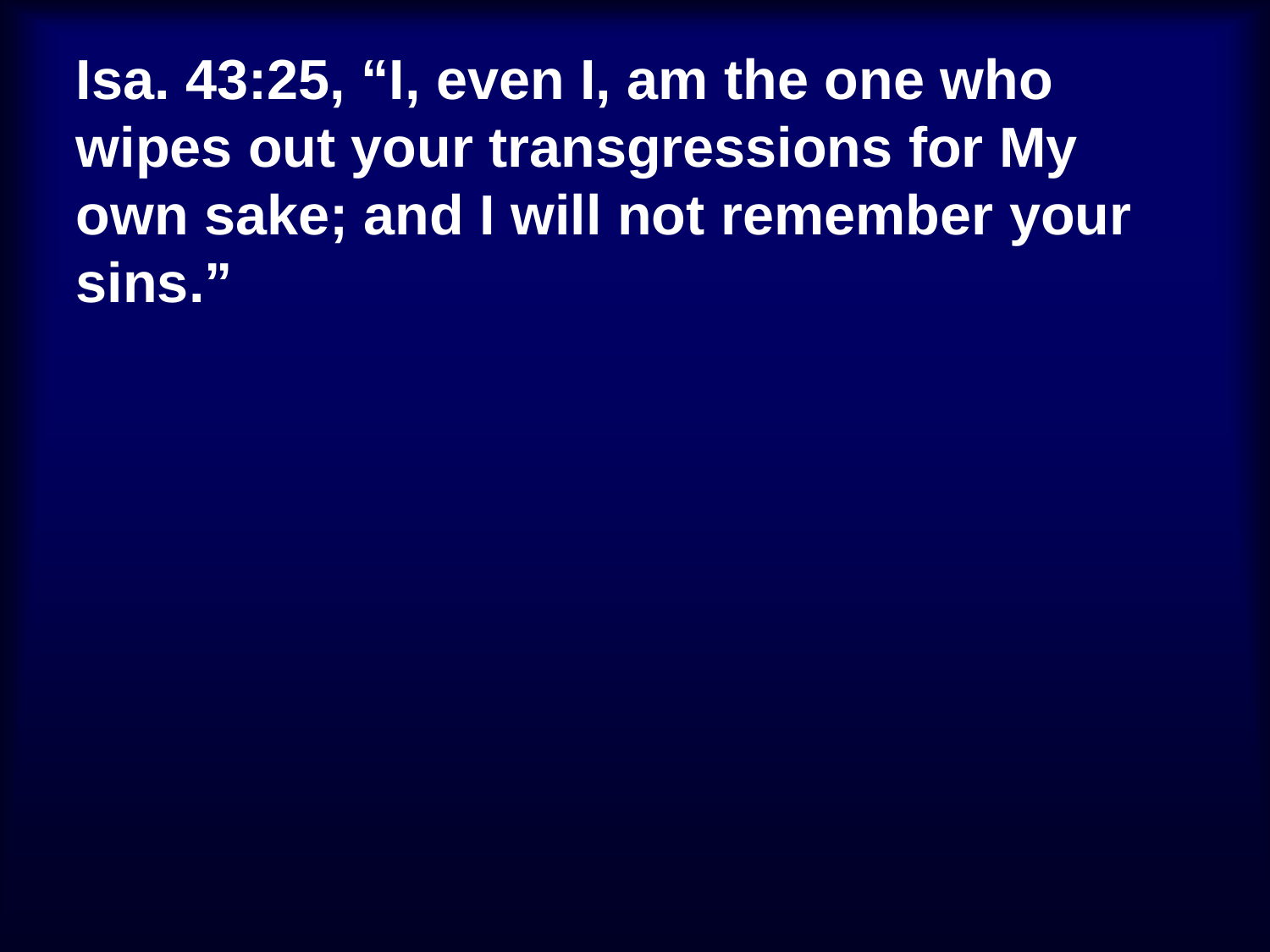**Psa. 103:12, "As far as the east is from the west, so far has He removed our transgressions from us."**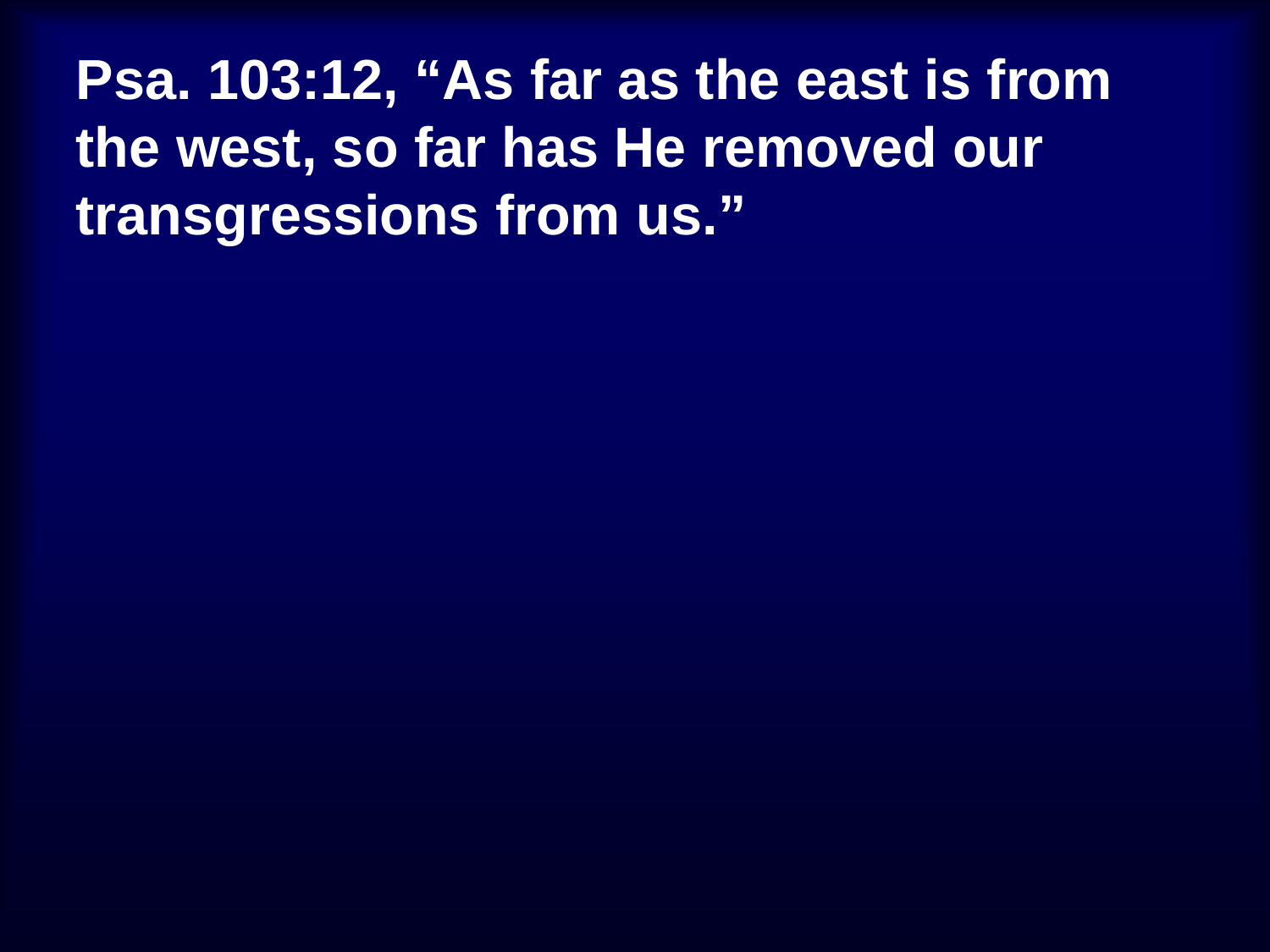# **Psa. 117:1, "Praise the Lord, all nations; Laud Him, all peoples!**

**Psa. 117:2, "For His lovingkindness is great toward us, and the truth of the Lord is everlasting. Praise the Lord!"**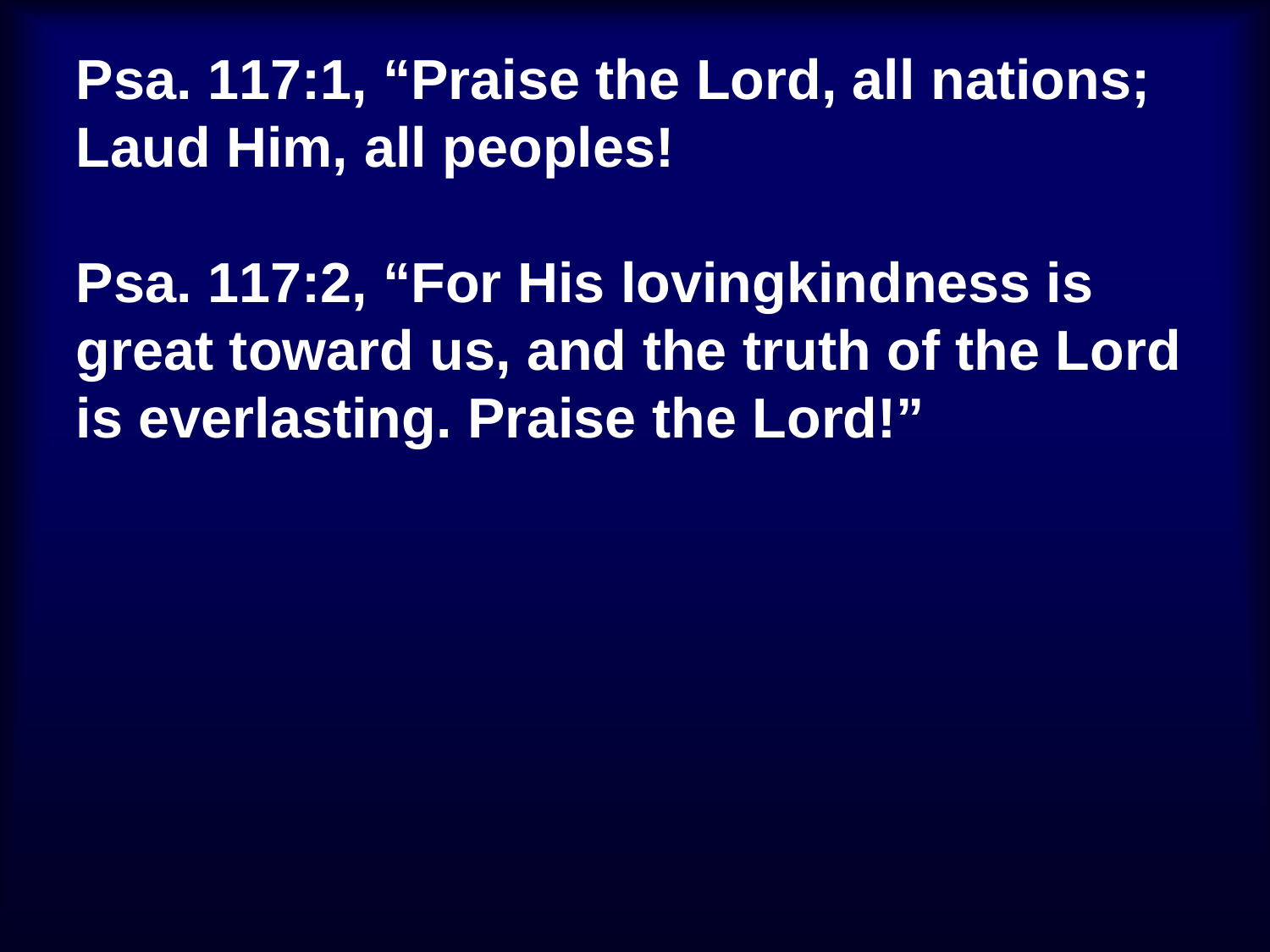**1 Thess. 5:18, "in everything give thanks; for this is God's will for you in Christ Jesus."**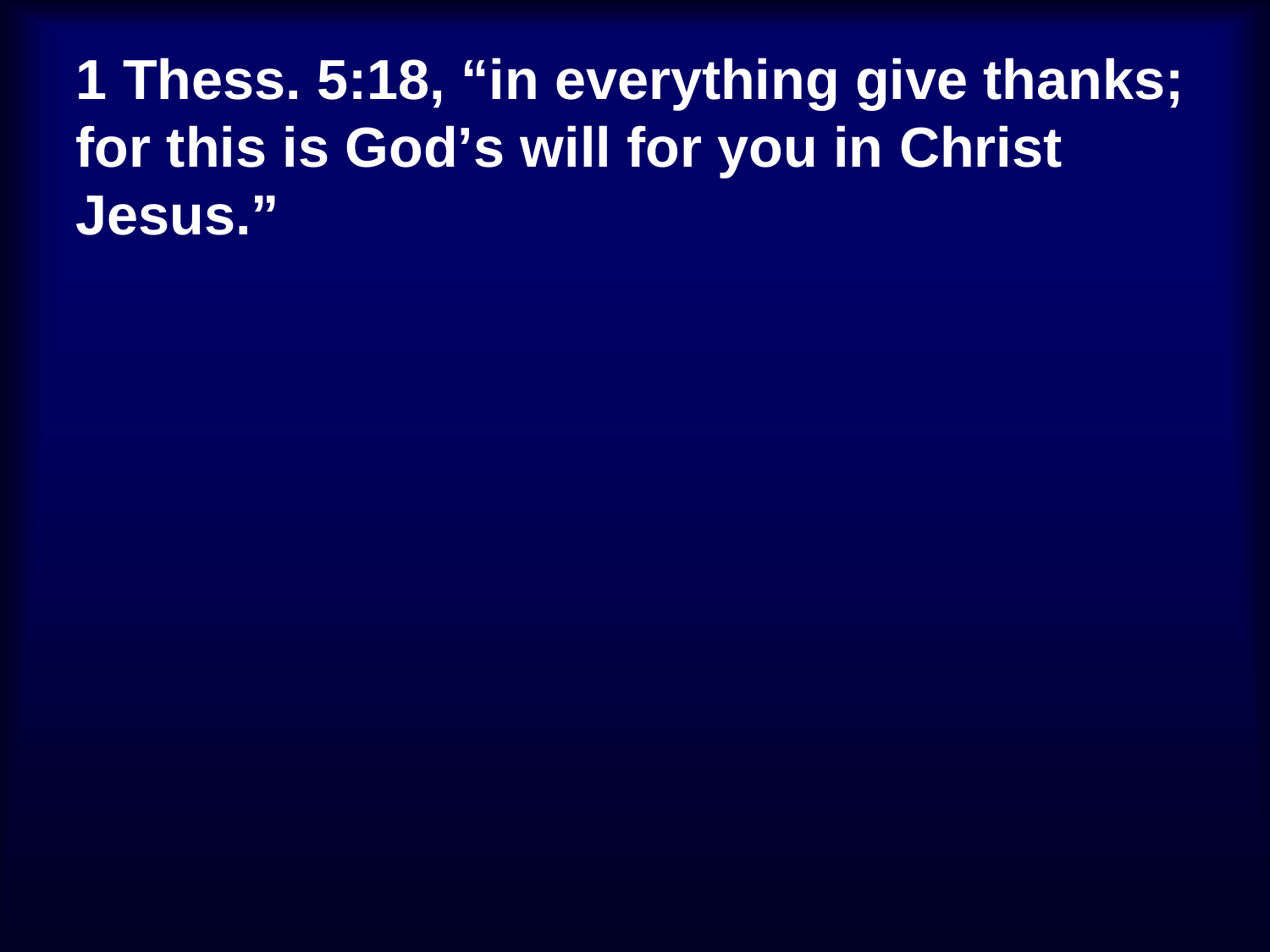**Eph. 5:20, "always giving thanks for all things in the name of our Lord Jesus Christ to God, even the Father;"**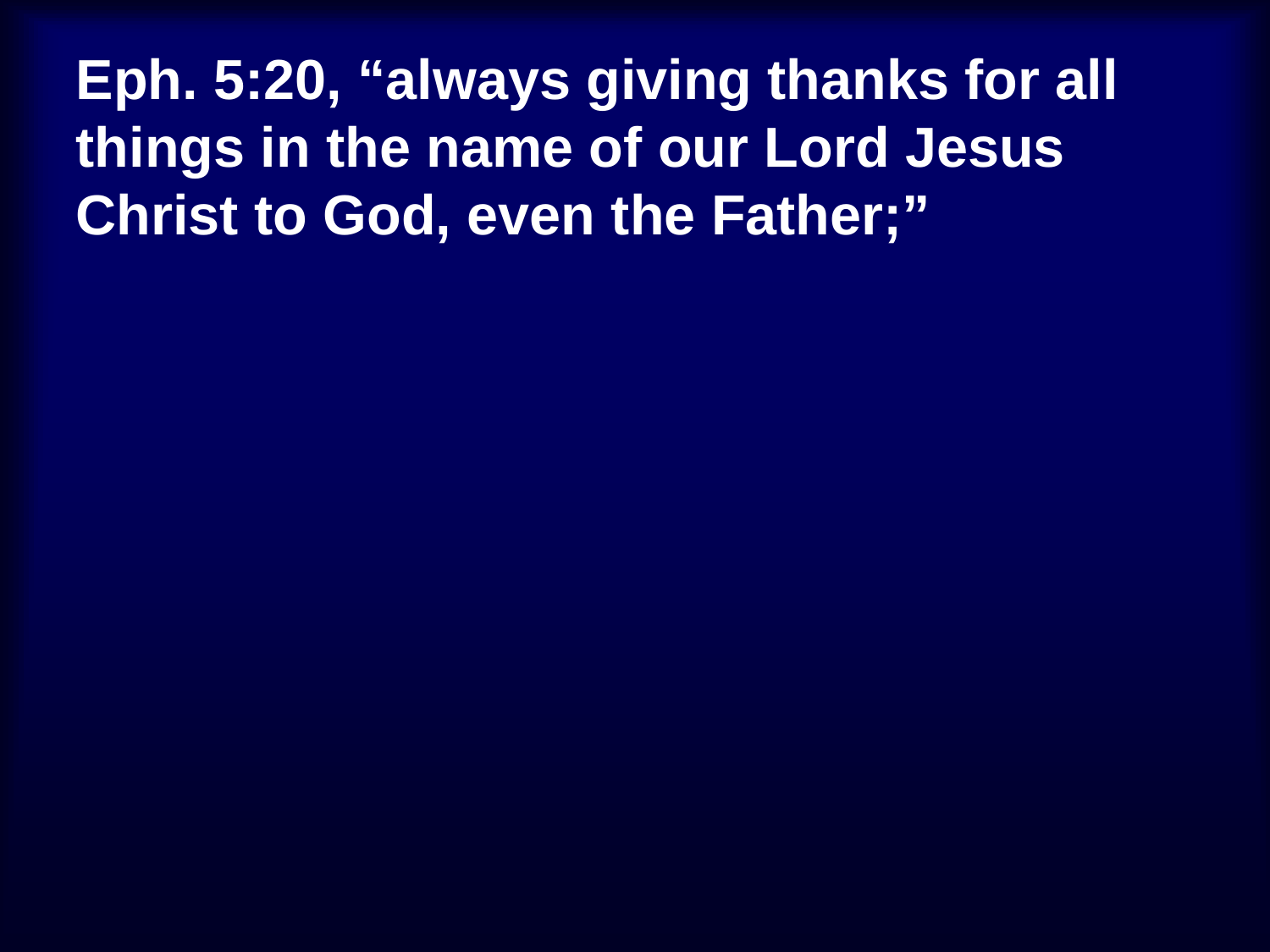**2 Cor. 2:14, "But thanks be to God, who always leads us in His triumph in Christ, and manifests through us the sweet aroma of the knowledge of Him in every place."**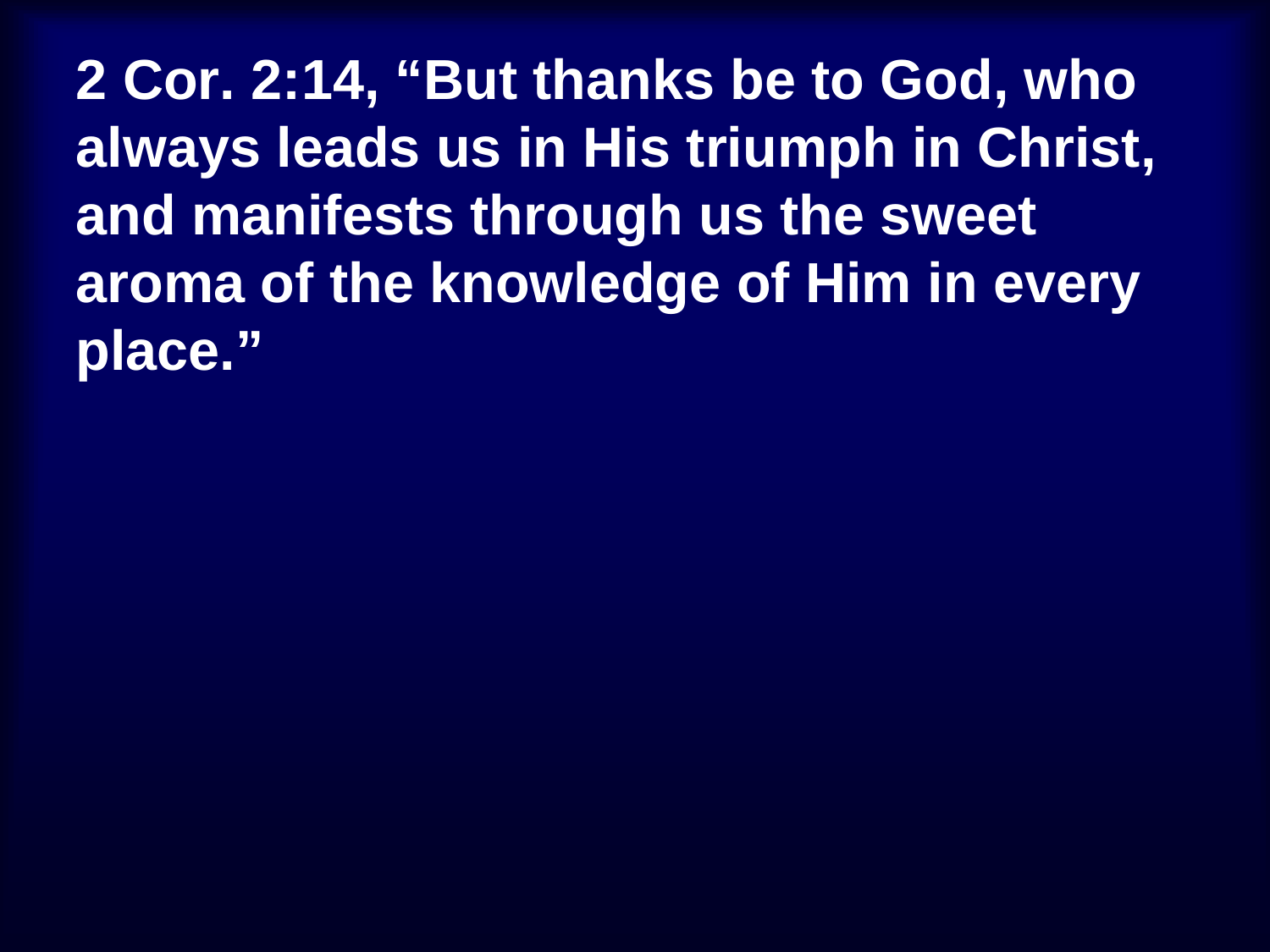**Rom. 8:34, "who is the one who condemns? Christ Jesus is He who died, yes, rather who was raised, who is at the right hand of God, who also intercedes for us."**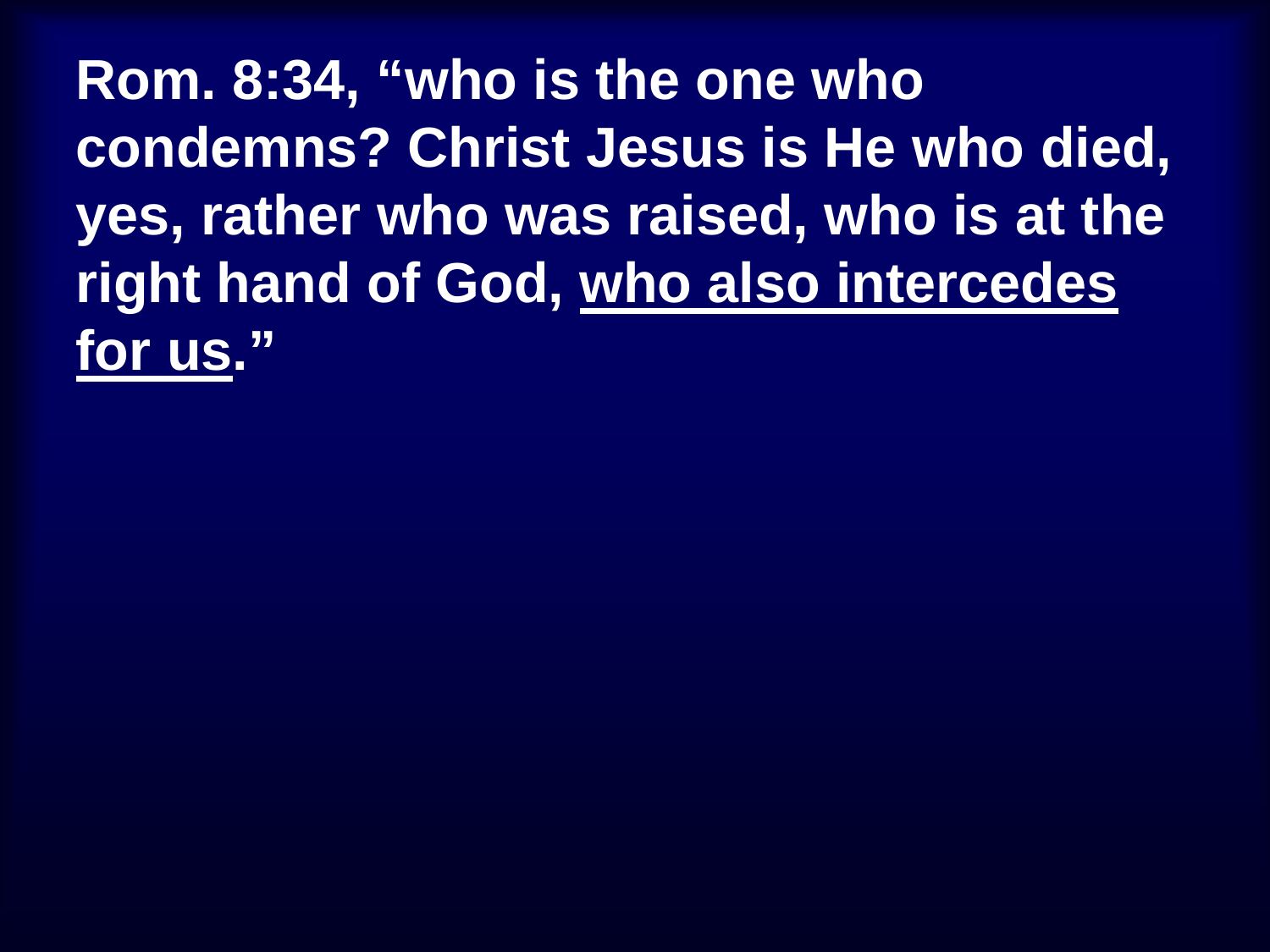**Heb. 7:24, "but He, on the other hand, because He abides forever, holds His priesthood permanently.**

**Heb. 7:25, "Hence, also, He is able to save forever those who draw near to God through Him, since He always lives to make intercession for them."**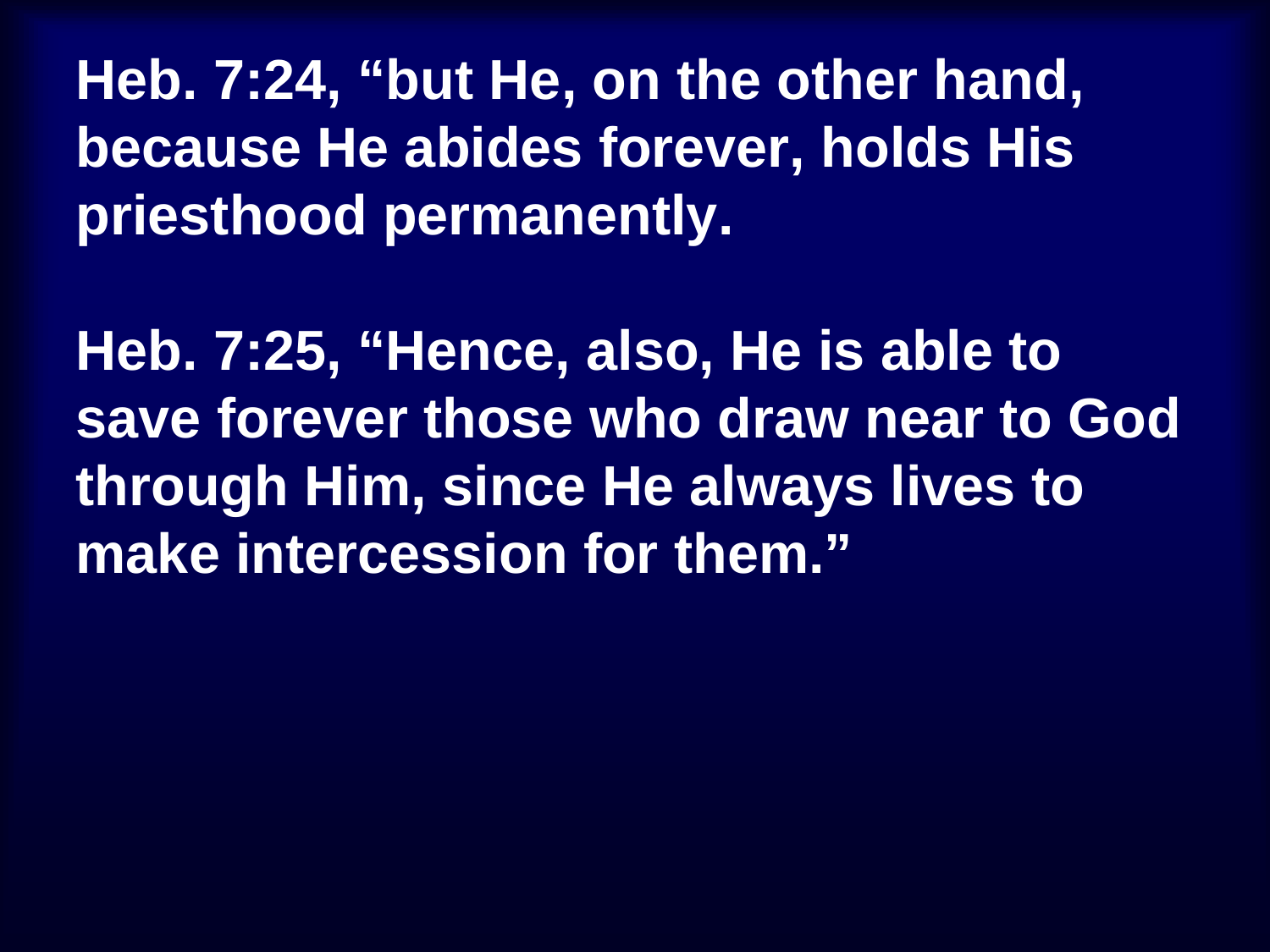**Rom. 8:26, "And in the same way the Spirit also helps our weakness; for we do not know how to pray as we should, but the Spirit Himself intercedes for us with groanings too deep for words;**

**Rom. 8:27, "and He who searches the hearts knows what the mind of the Spirit is, because He intercedes for the saints according to the will of God."**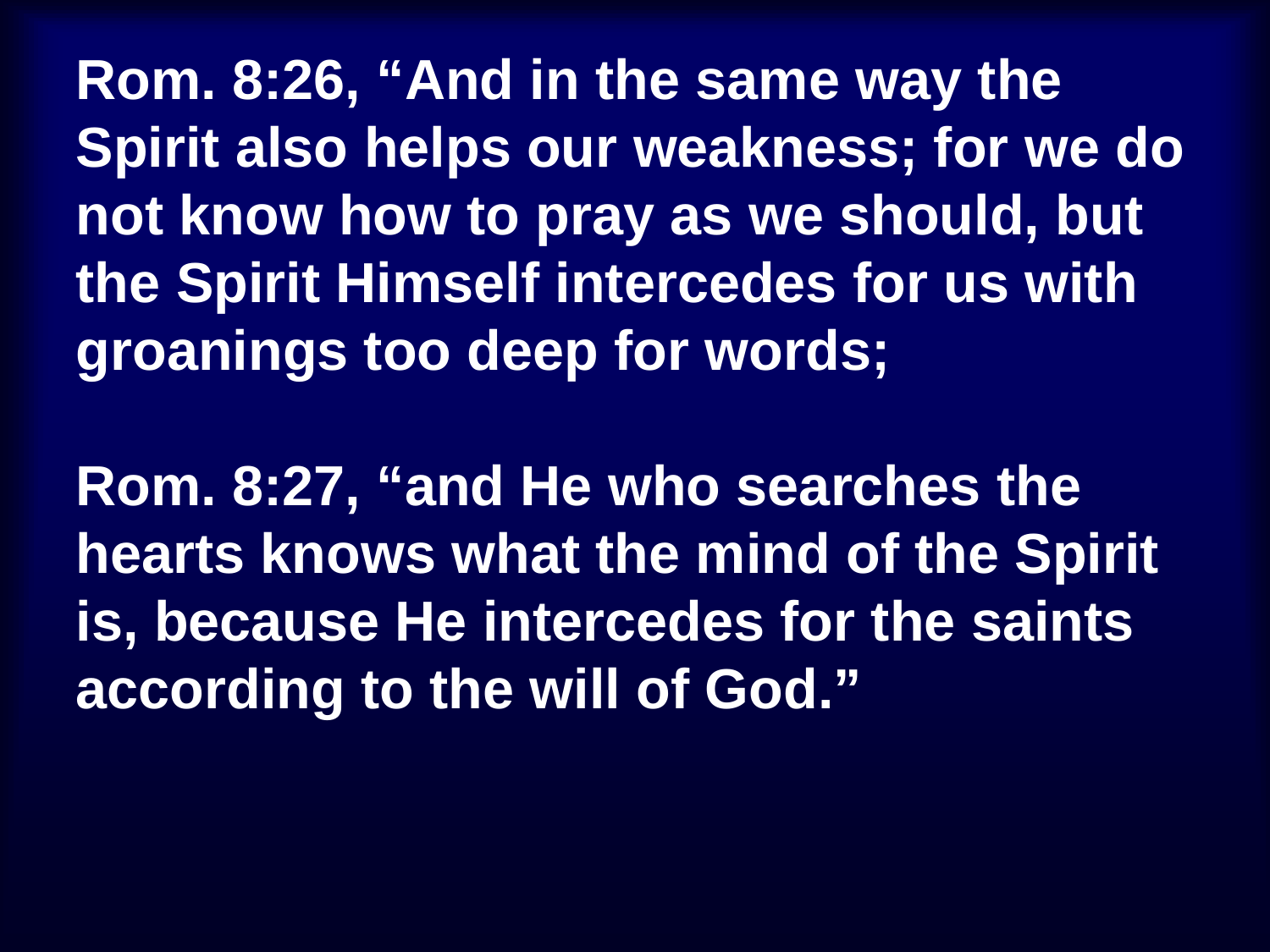**Matthew 18:19, "Again I say to you that if two of you agree on earth concerning anything that they ask, it will be done for them by My Father in heaven."**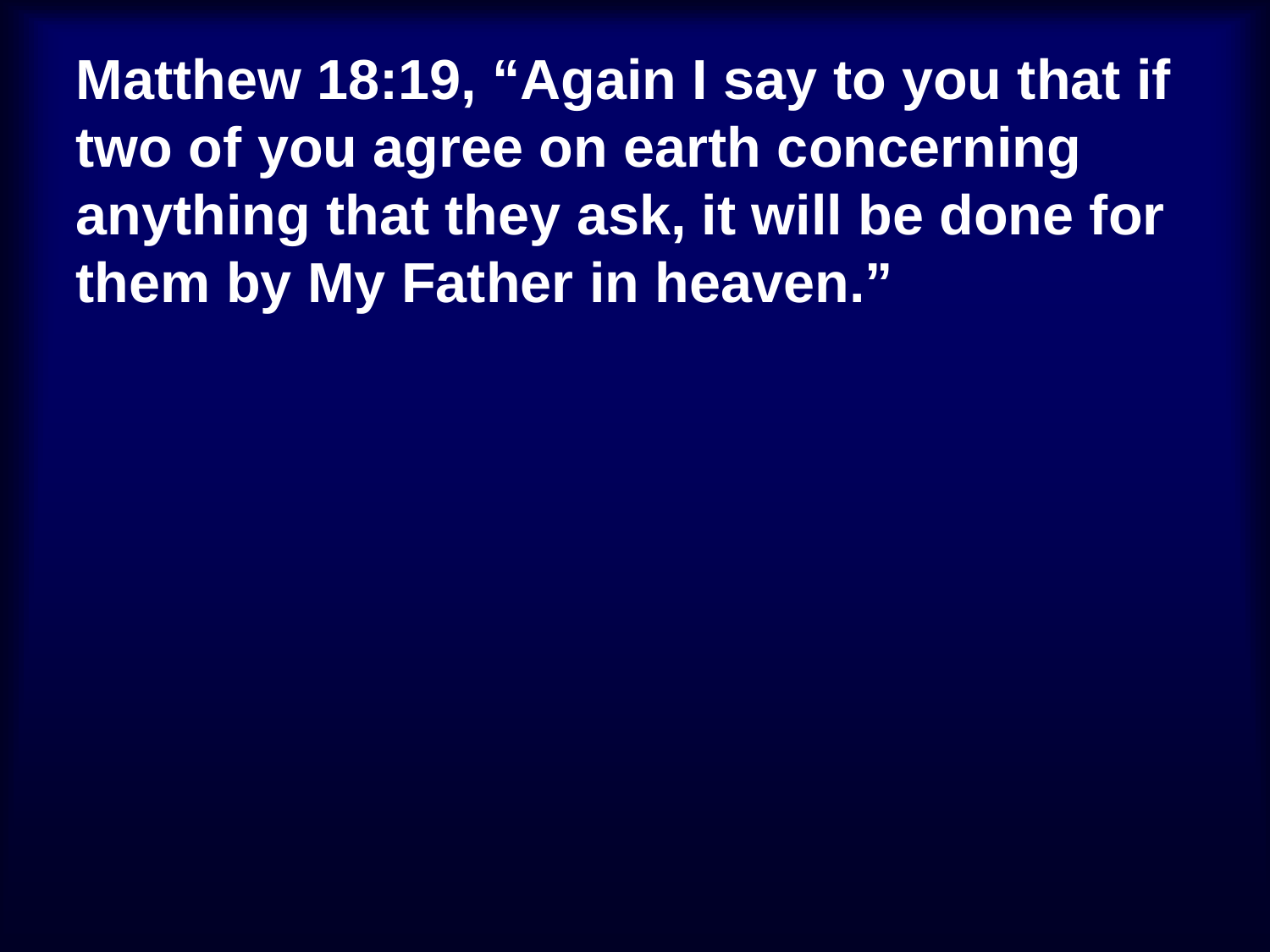**Matthew 18:16, "But if he will not hear, take with you one or two more, that 'by the mouth of two or three witnesses every word may be established.'**

**Matthew 18:19, "Again I say to you that if two of you agree on earth concerning anything that they ask, it will be done for them by My Father in heaven."**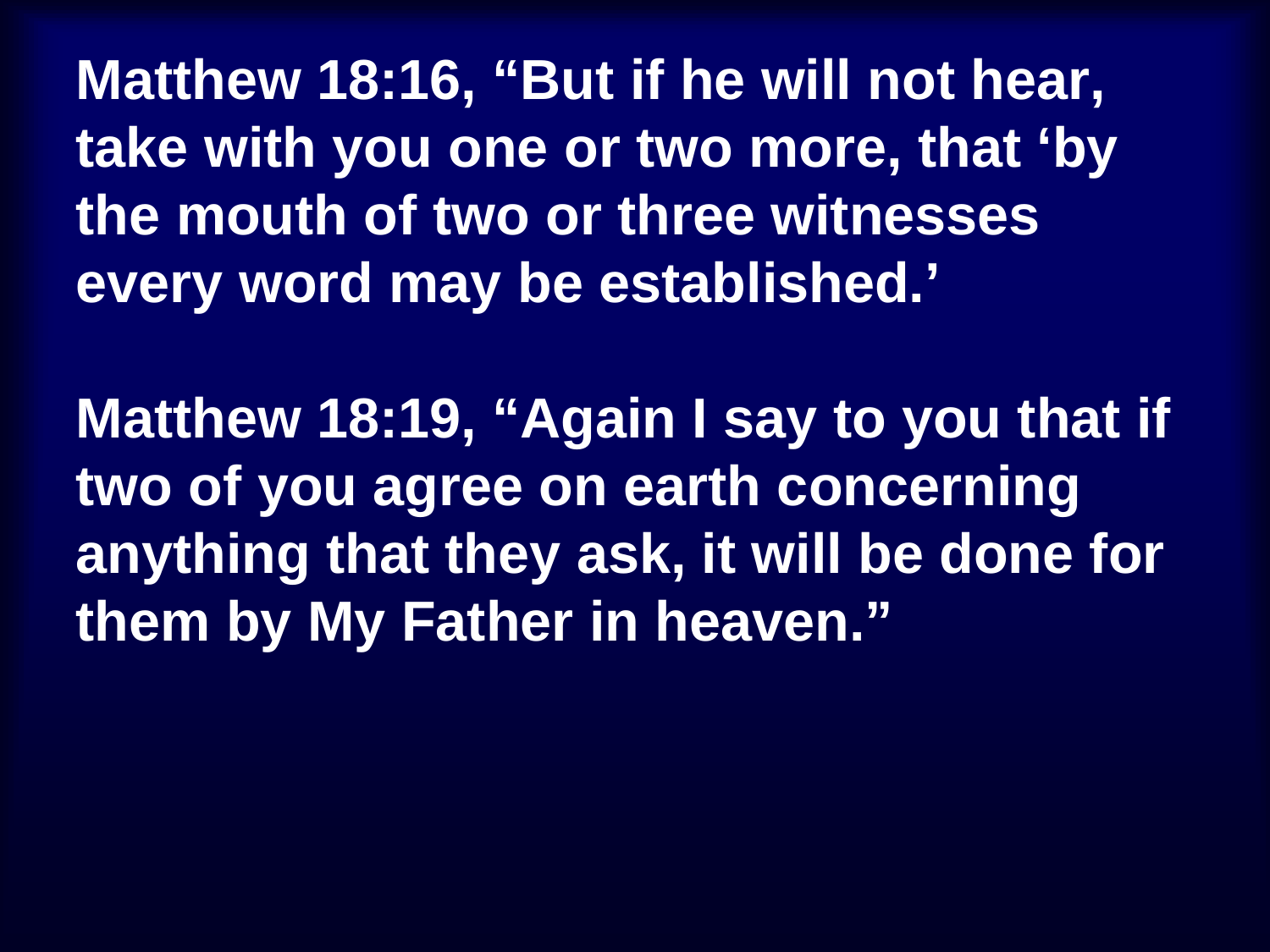**Matt. 6:7, "And when you are praying, do not use meaningless repetition [***battalogia***], as the Gentiles do, for they suppose that they will be heard for their many words."**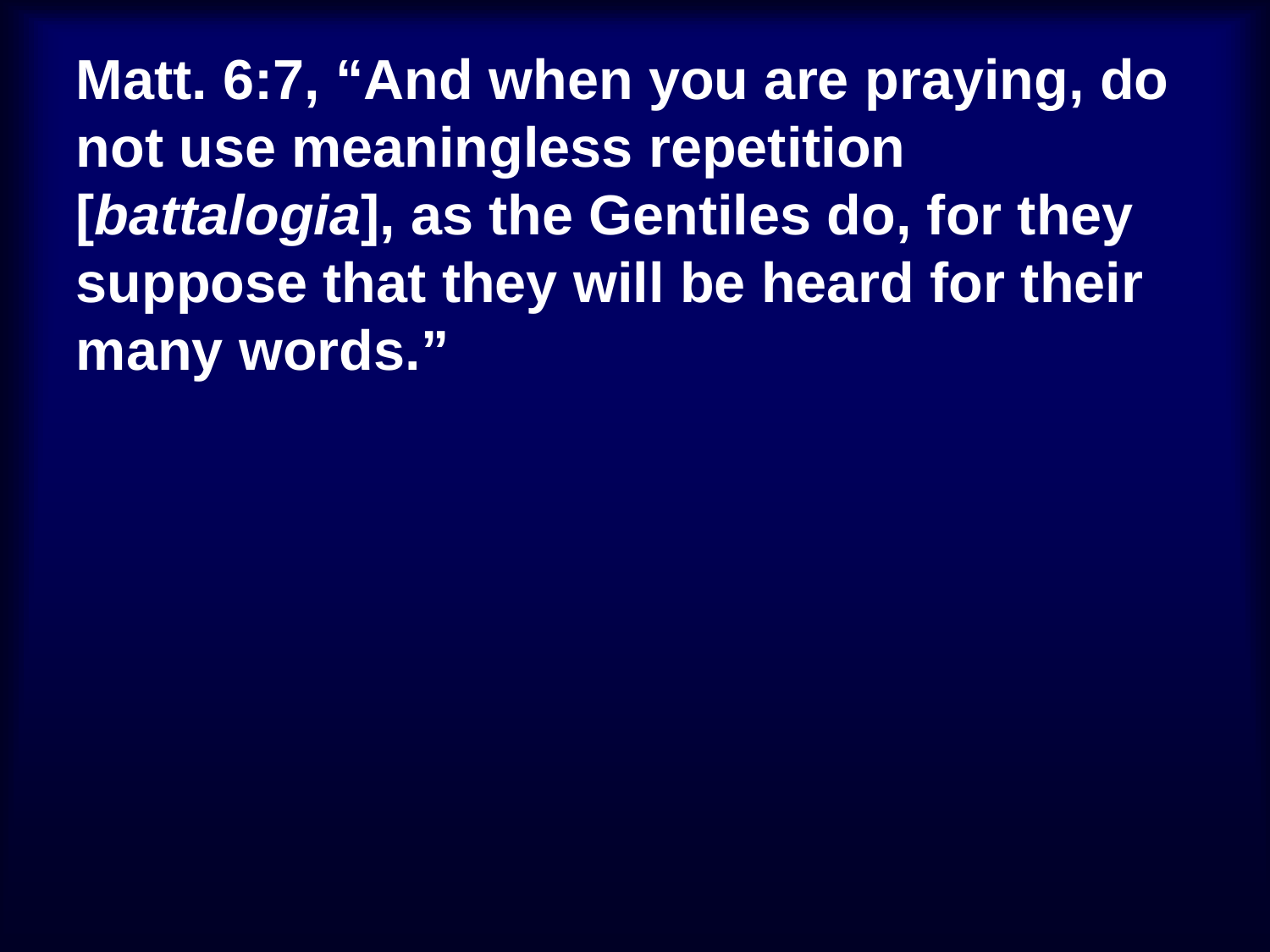**1. Prayer is the most powerful asset in the believer's spiritual life.**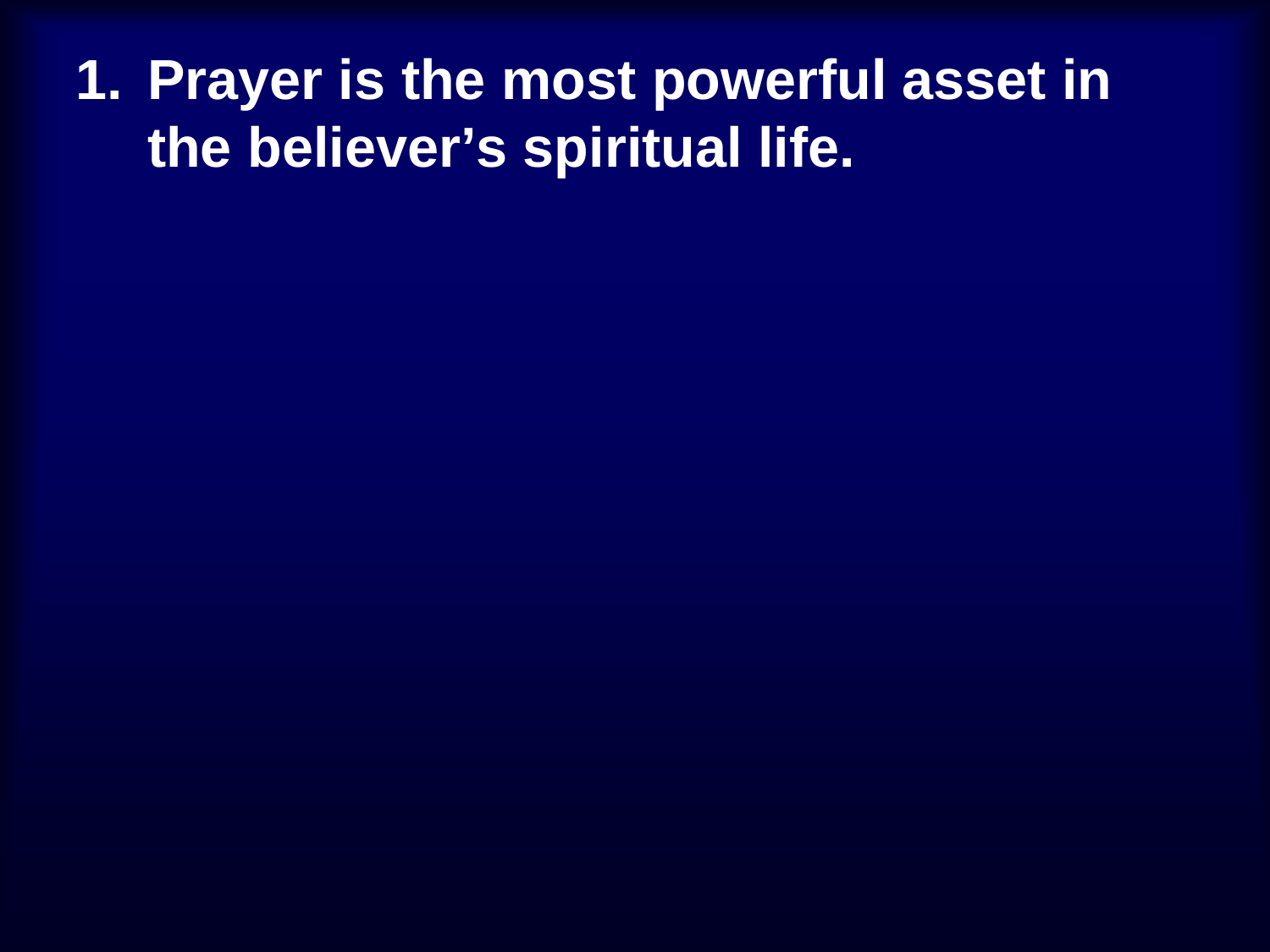**2. Prayer is an awesome privilege that brings us immediately into the throne room of God, into the presence of the Creator of heaven and earth and all that is in them.**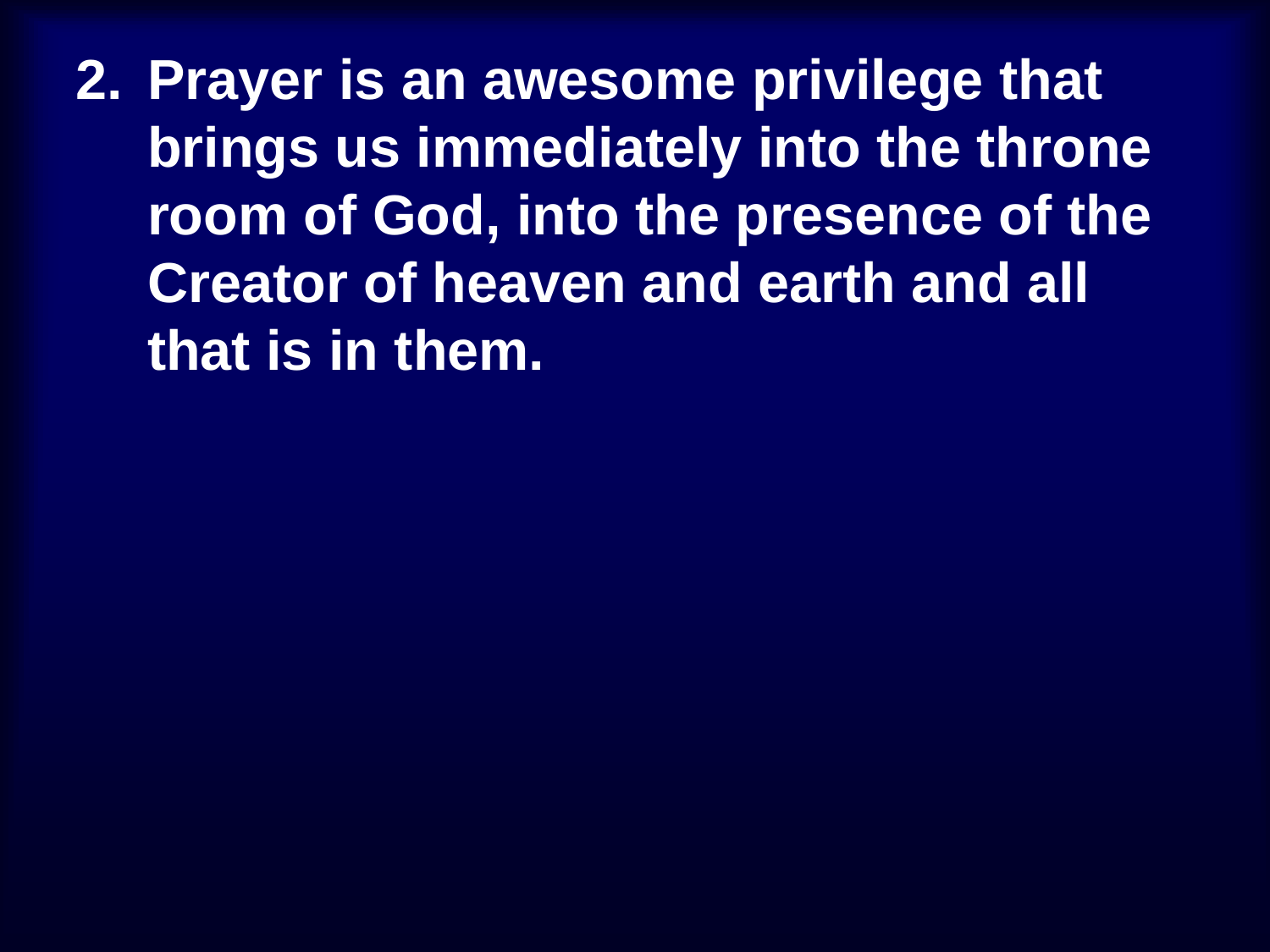**3. Prayer demands concentration and thought. While emotion may be present that is never the focus or the issue. Prayer relies on doctrine and fact, not on emotion and subjectivity.**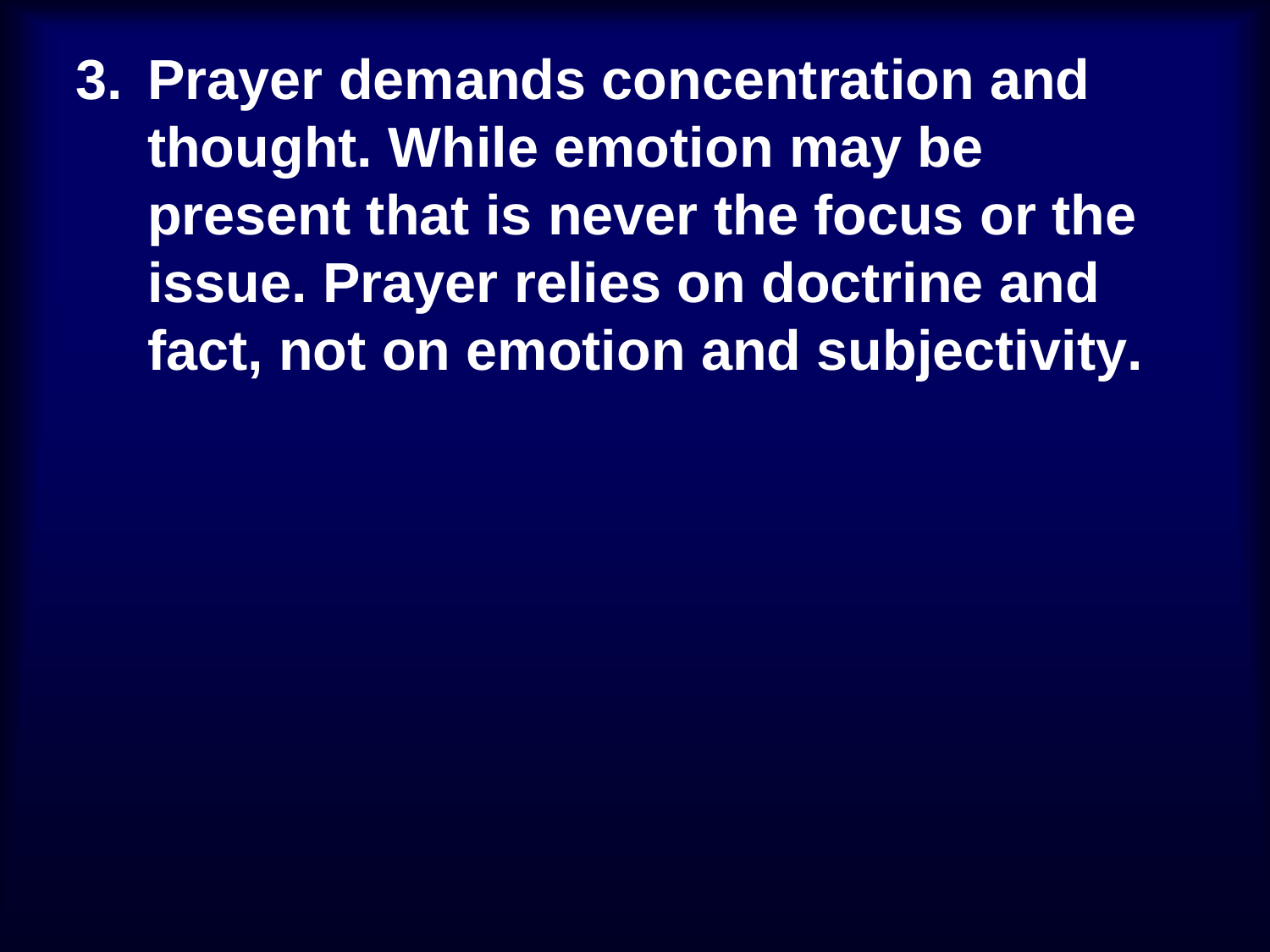**4. Prayer should be the highest priority in your life after learning Bible doctrine. If intercession is the highest priority of the Lord Jesus Christ and the Holy Spirit then it should be your priority.**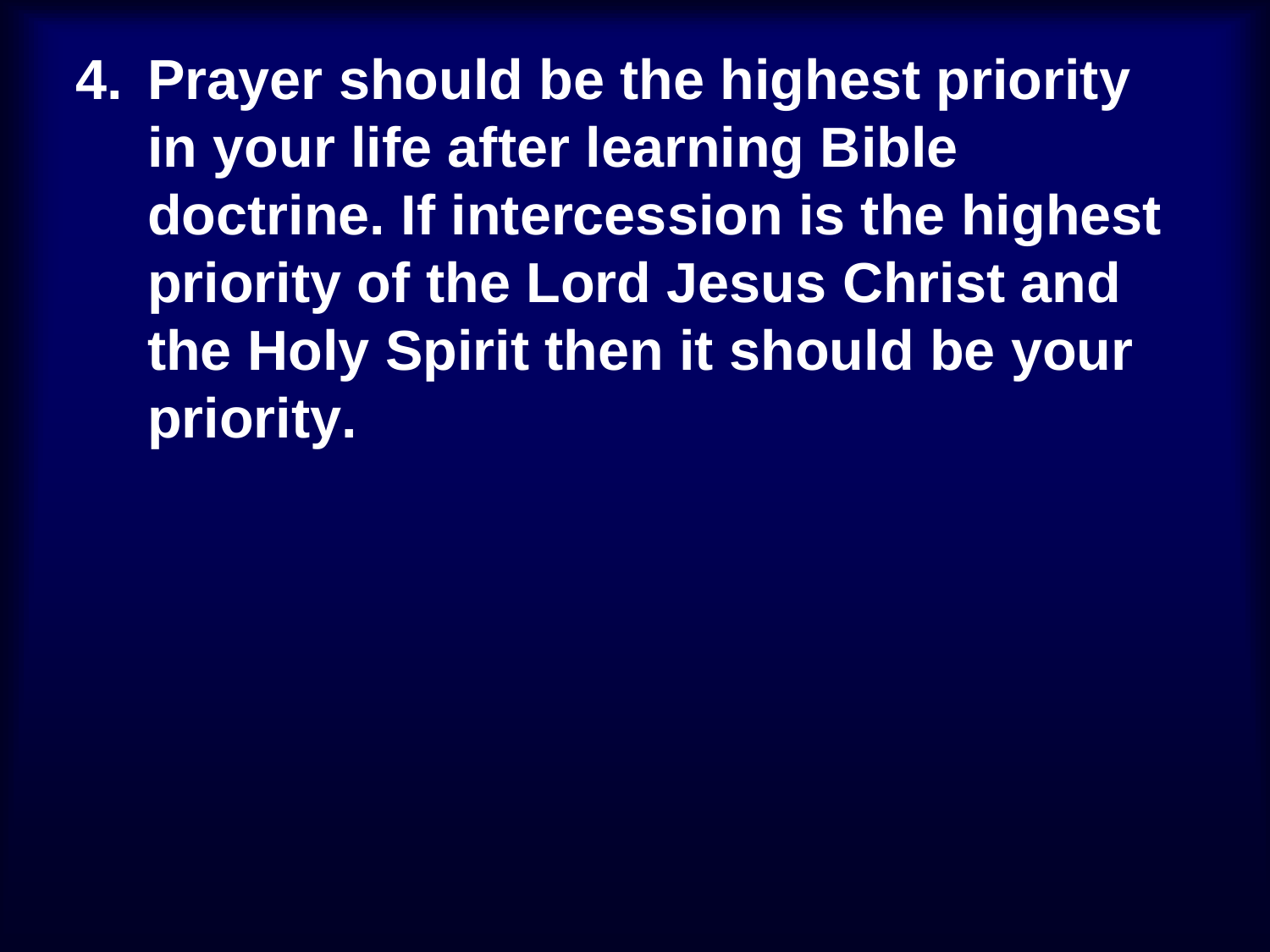**5. As believers our prayers fail because we fail in our spiritual lives, we do not understand the will and plan of God.**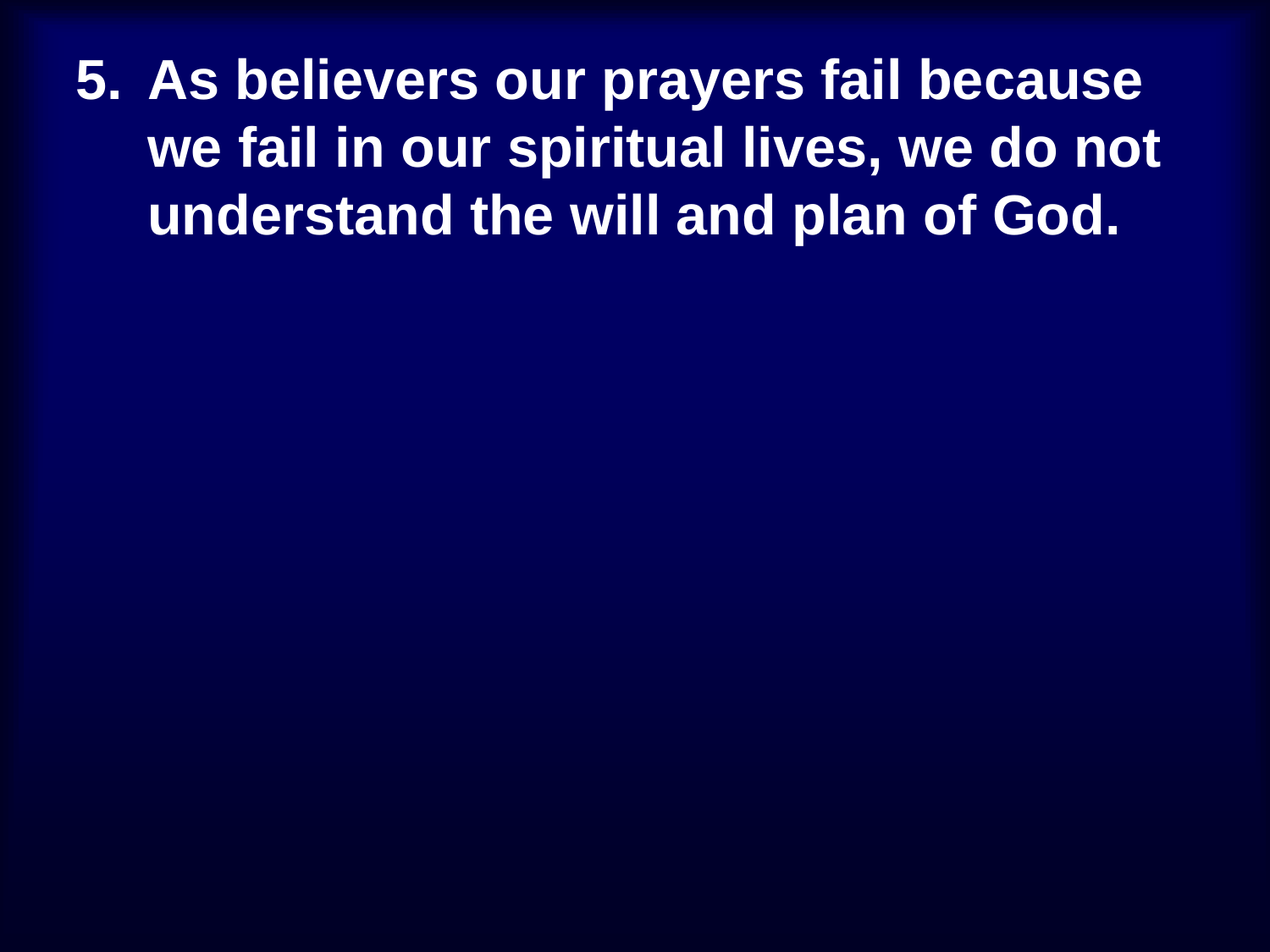**Jeremiah 33:3, "Call to Me, and I will answer you, and show you great and mighty things, which you do not know."**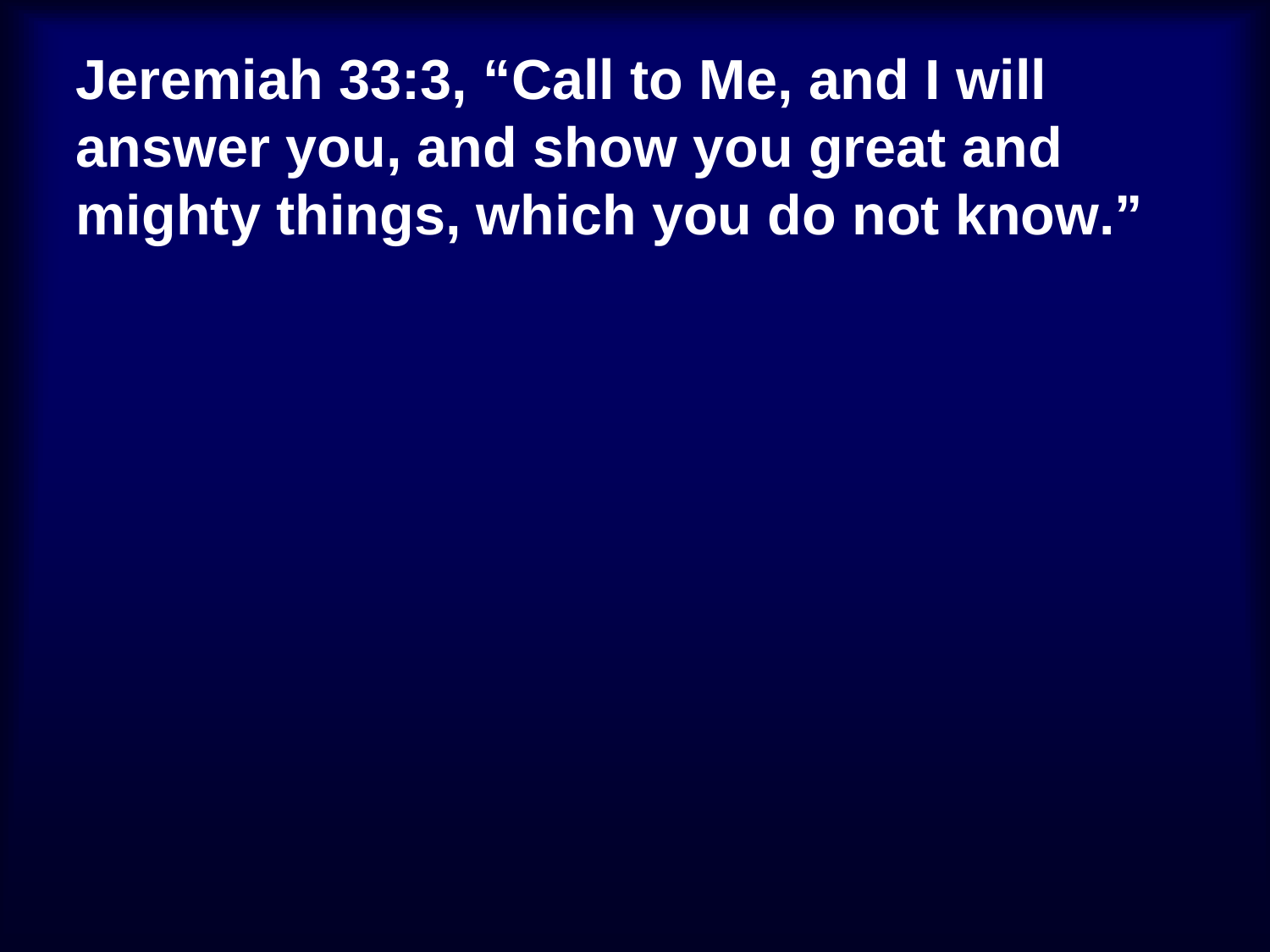**Matt. 7:7, "Ask, and it shall be given to you; seek, and you shall find; knock, and it shall be opened to you.**

**Matt. 7:8, "For everyone who asks receives, and he who seeks finds, and to him who knocks it shall be opened."**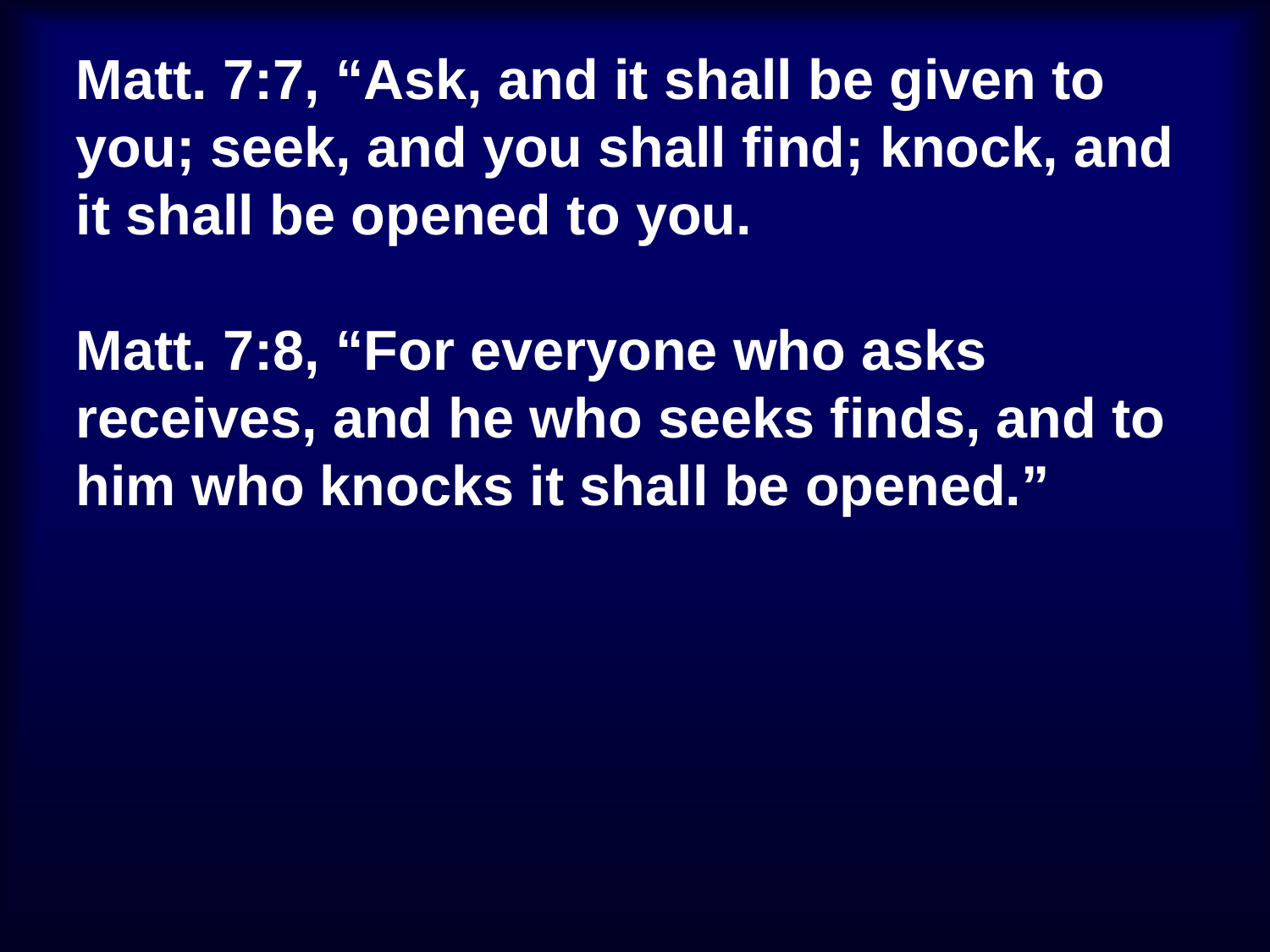**1 John 5:14, "And this is the confidence which we have before Him, that, if we ask anything according to His will, He hears us.**

**1 John 5:15, "And if we know that He hears us in whatever we ask, we know that we have the requests which we have asked from Him."**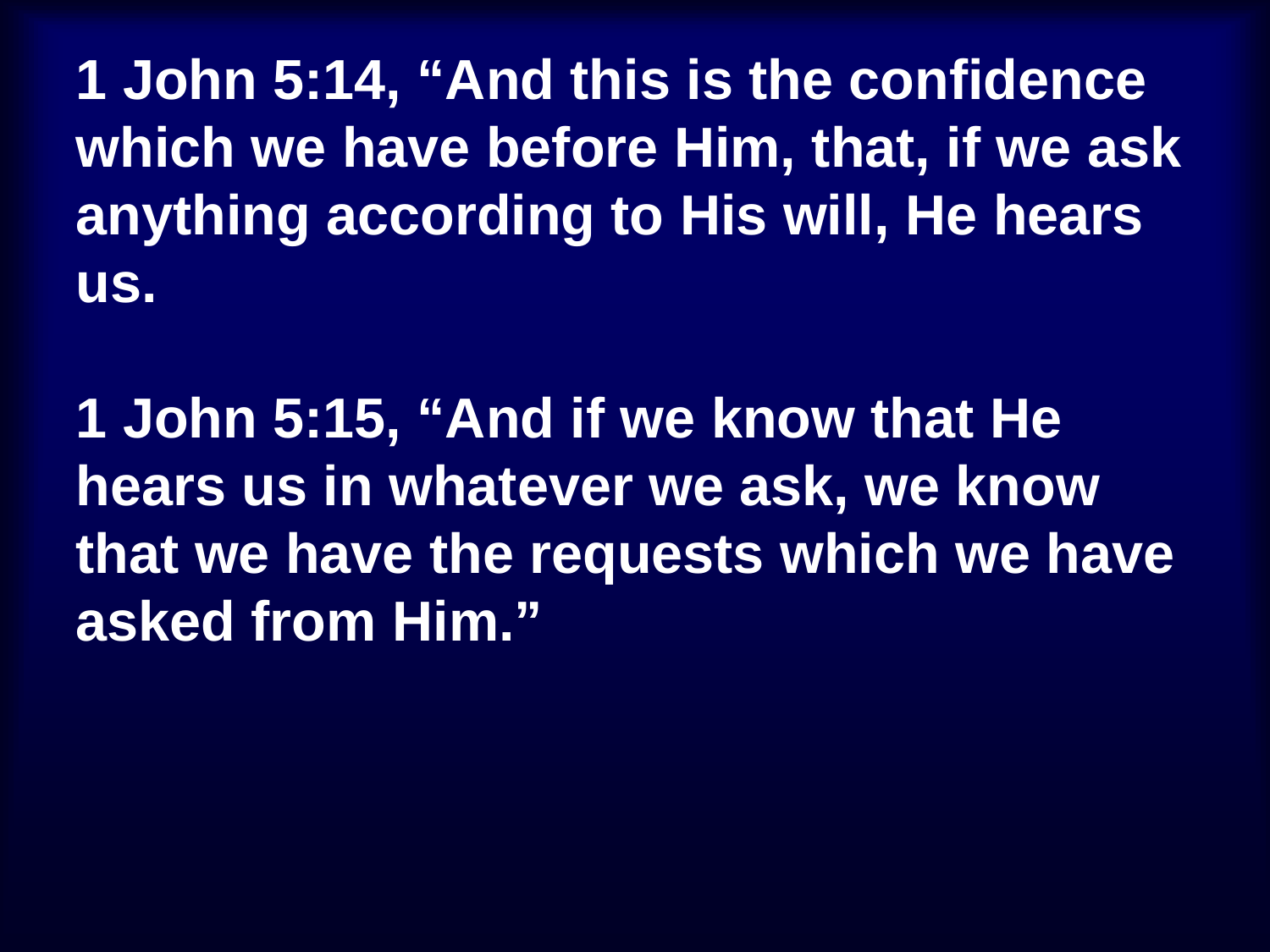**John 14:13, "And whatever you ask in My name, that I will do, that the Father may be glorified in the Son.**

**John 14:14, "If you ask anything in My name, I will do** *it***."**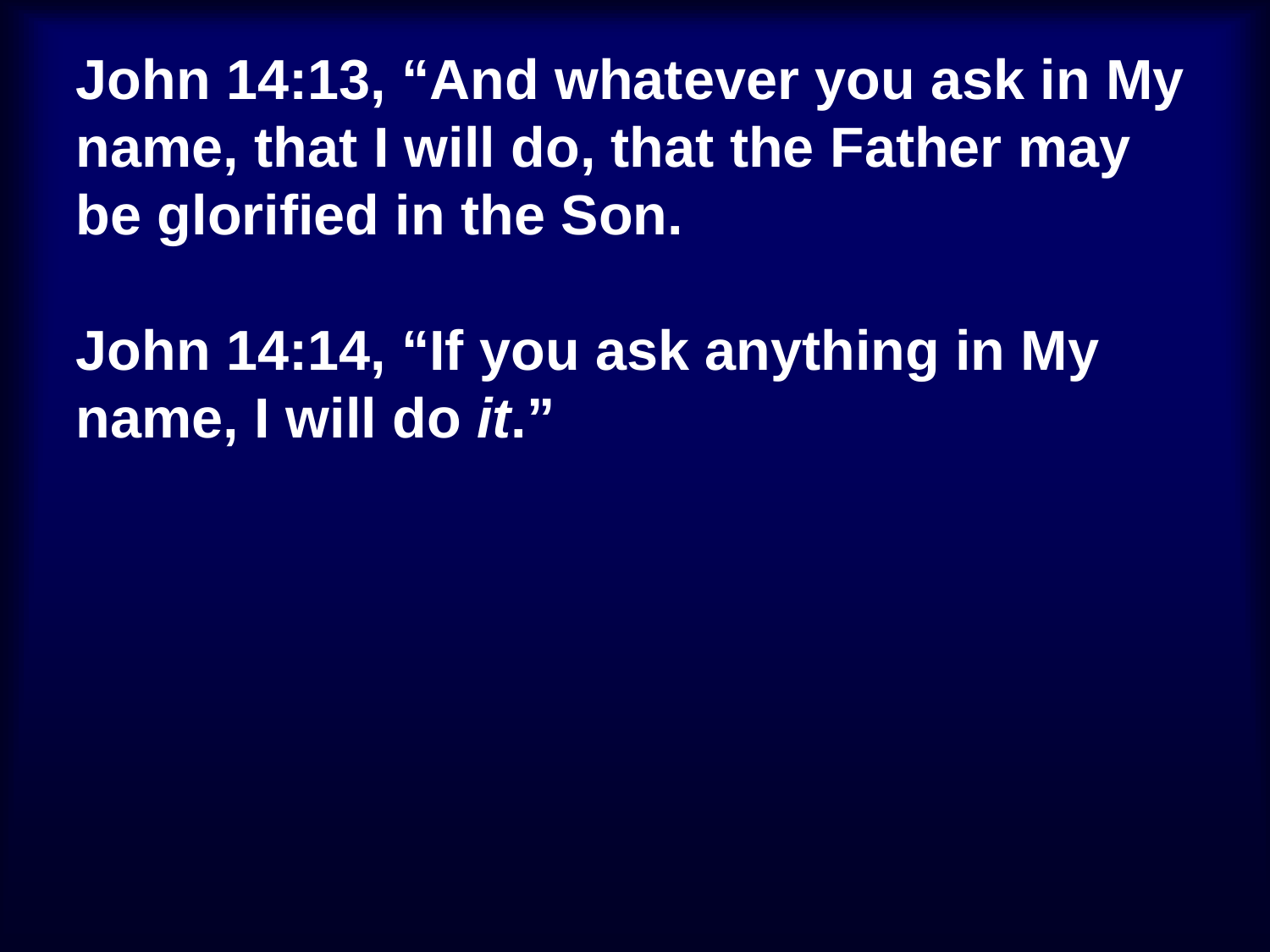**John 15:7, "If you abide in Me, and My words abide in you, you will ask what you desire, and it shall be done for you."**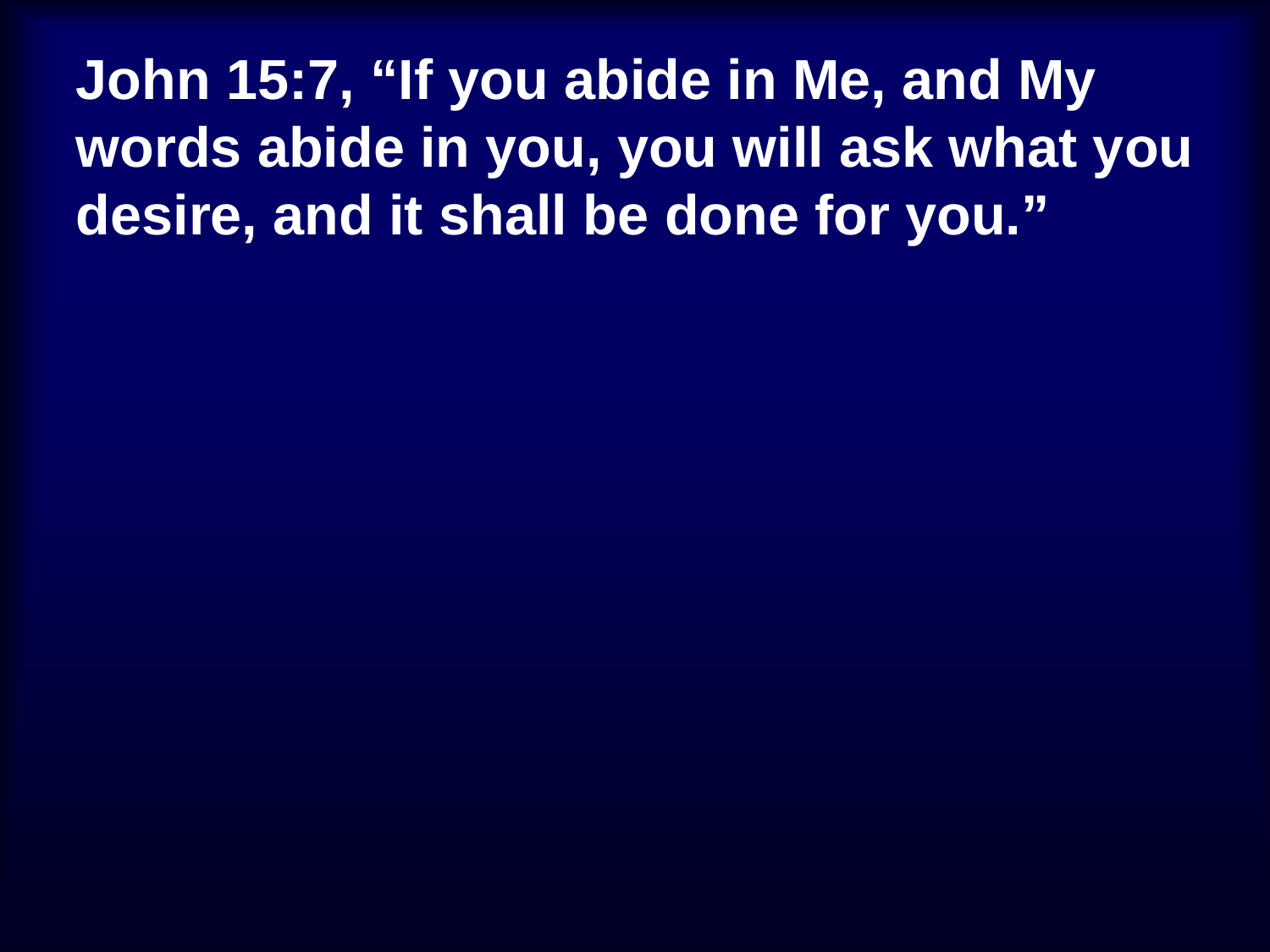**John 16:23, "And in that day you will ask Me nothing. Most assuredly, I say to you, whatever you ask the Father in My name He will give you."**